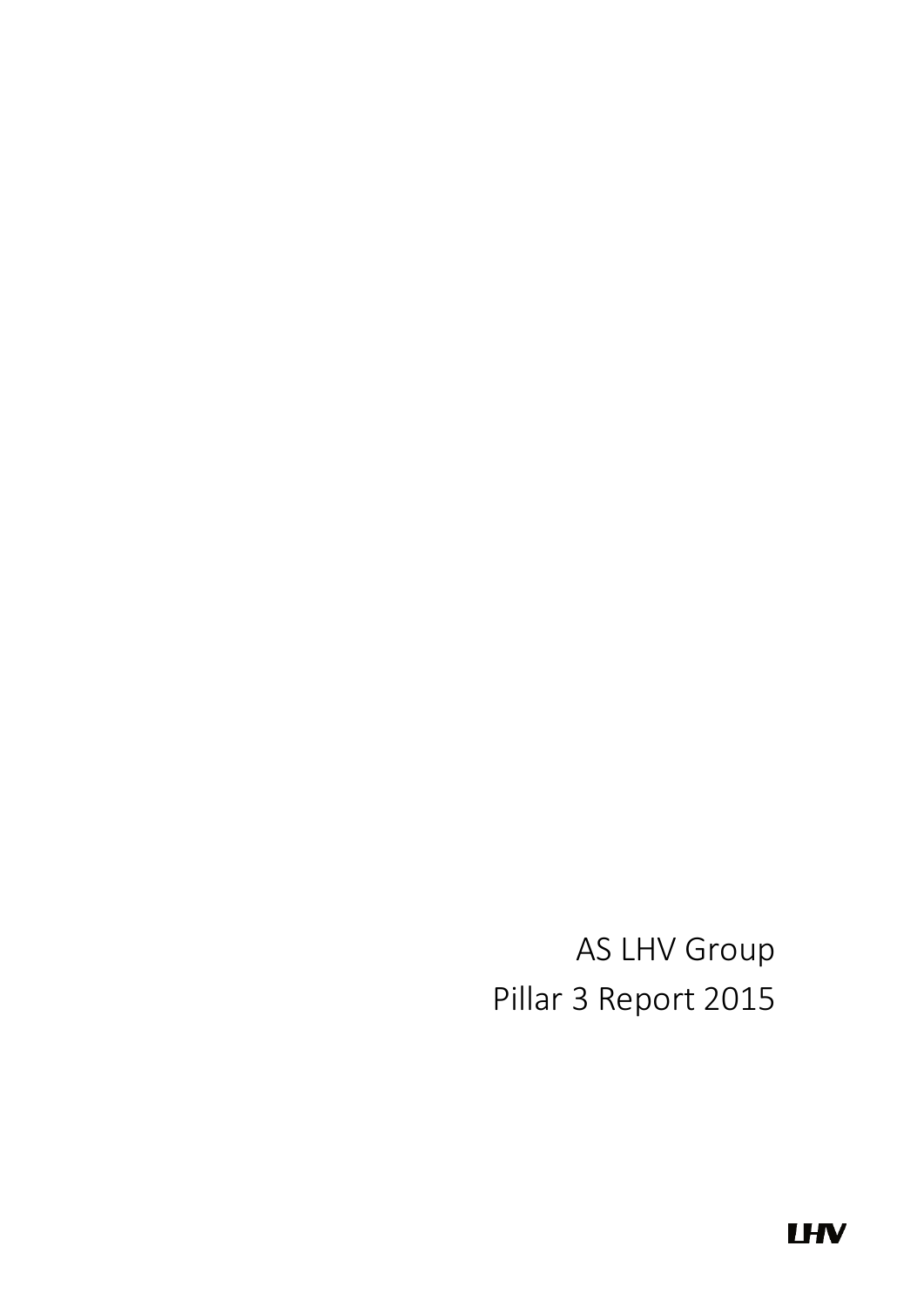This document contains certain forward-looking statements with respect to certain of the Group's plans and its current goals and expectations relating to its future financial condition and performance. LHV Group cautions readers that no forward-looking statement is a guarantee of future performance and that actual results could differ materially from those contained in the forward-looking statements. These forward-looking statements can be identified by the fact that they do not relate only to historical or current facts. Forward-looking statements sometimes use words such as 'may', 'will', 'seek', 'continue', 'aim', 'anticipate', 'target', 'projected', 'expect', 'estimate', 'intend', 'plan', 'goal', 'believe', 'achieve' or other words of similar meaning. Examples of forward-looking statements include, among others, statements regarding the Group's future financial position, income growth, assets, impairment charges and provisions, business strategy, capital, leverage and other regulatory ratios, payment of dividends (including dividend pay-out ratios), projected levels of growth in the banking and financial markets, projected costs or savings, estimates of capital expenditures and plans and objectives for future operations, projected employee numbers and other statements that are not historical fact. By their nature, forward-looking statements involve risk and uncertainty because they relate to future events and circumstances. These may be affected by changes in legislation, the development of standards and interpretations under International Financial Reporting Standards (IFRS), evolving practices with regard to the interpretation and application of accounting and regulatory standards, the outcome of current and future legal proceedings and regulatory investigations, future levels of conduct provisions, the policies and actions of governmental and regulatory authorities, geopolitical risks and the impact of competition. In addition, factors including (but not limited to) the following may have an effect: capital, leverage and other regulatory rules (including with regard to the future structure of the Group) applicable to past, current and future periods; macroeconomic and business conditions; the effects of continued volatility in credit markets; market related risks such as changes in interest rates and foreign exchange rates; effects of changes in valuation of credit market exposures; changes in valuation of issued securities; volatility in capital markets; changes in credit ratings of the Group. A number of these influences and factors are beyond the Group's control. As a result, the Group's actual future results, dividend payments, and capital and leverage ratios may differ materially from the plans, goals, and expectations set forth in the Group's forward-looking statements.

Any forward-looking statements made herein speak only as of the date they are made and it should not be assumed that they have been revised or updated in the light of new information or future events. Except as required by the Prudential Regulation Authority, the Financial Conduct Authority, or applicable law, LHV Group expressly disclaims any obligation or undertaking to release publicly any updates or revisions to any forward-looking statements contained herein to reflect any change in LHV Group's expectations with regard thereto or any change in events, conditions or circumstances on which any such statement is based. The reader should, however, consult any additional disclosures that LHV Group has made or may make in documents it has published or may publish via the Nasdaq Tallinn Stock Exchange

 $\overline{a}$ 

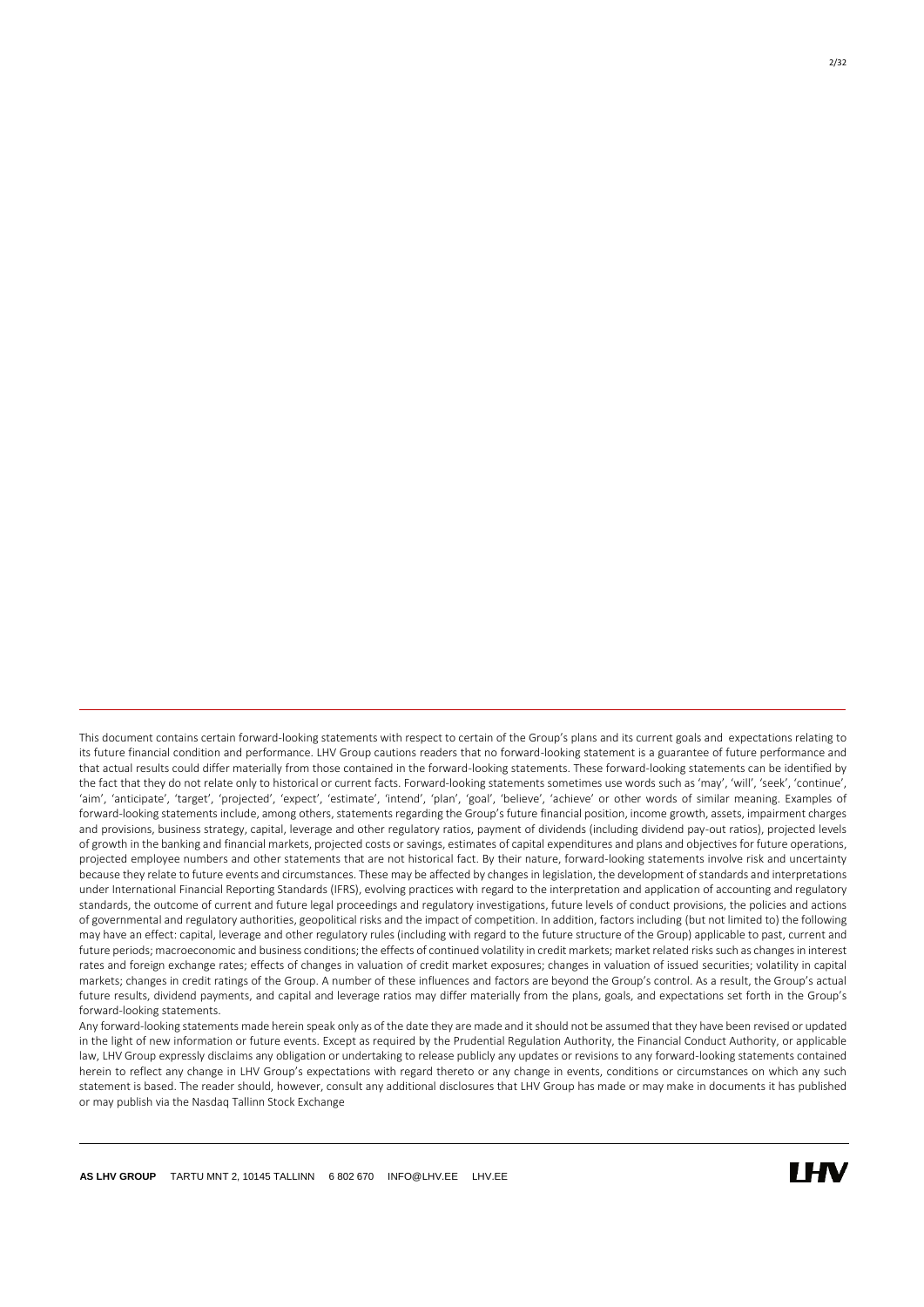# <span id="page-2-0"></span>Main Pillar 3 disclosures in our Annual Report and our Pillar 3 Report

| Pillar 3 disclosures topic with<br>reference to CRR-Article                                      | Primary location in our Annual report                                 | Primary location in our Pillar 3<br>report             |
|--------------------------------------------------------------------------------------------------|-----------------------------------------------------------------------|--------------------------------------------------------|
| Scope of disclosure requirements<br>(Article 431)                                                | N/M                                                                   | Introduction and disclosures                           |
| Risk management objectives and<br>policies (Article 435)                                         | Note 3 Risk Management                                                | Risk strategy, risk appetite and<br>risk               |
| Scope of application (Article 436)                                                               | Introduction, Management report                                       | Summary of LHV Group and<br>financials                 |
| Own Funds (Article. 437)                                                                         | Financial<br>Consolidated<br>results,<br><b>Financial Statements</b>  | Capital<br>structure<br>and<br>requirements            |
| Capital requirements (Article 438)                                                               | Financial results                                                     | Summary of LHV Group and<br>financials                 |
| Exposure to counterparty credit risk<br>(Article 439)                                            | Note 3 Point 3.2 Credit risk                                          | Credit risk                                            |
| Capital buffers (Article 440)                                                                    | Note<br>$\mathbf{3}$<br>Capital<br>Point<br>3.1<br>management         | Capital<br>structure<br>and<br>requirements            |
| of<br>Indicators<br>global<br>systemic<br>importance (Article 441)                               | N/M                                                                   | Summary<br>of<br>LHV<br>Group<br>Financials            |
| Credit risk adjustments (Article 442)                                                            | Note 3 Point 3.2 Credit risk                                          | Credit risk                                            |
| Unencumbered assets (Article 443)                                                                | Note 3 Point 3.4 Liquidity risk                                       | Liquidity risk                                         |
| Use of ECAIs (Article 444)                                                                       | N/M                                                                   | Credit risk                                            |
| Exposure to market risk (Article 445)                                                            | Note 3 Point 3.3 Market risk                                          | Market risk                                            |
| Operational risk (Article 446)                                                                   | Note 3 Point 3.7 Operational risk                                     | Operational risk                                       |
| Exposures in equities not included in<br>the trading book (Article 447)                          | N/M                                                                   | Additional disclosures                                 |
| Exposure to interest rate risk on<br>positions not included in the trading<br>book (Article 448) | Note 3 Point 3.3 Market risk                                          | Market risk including interest<br>risk in banking book |
| Exposure to securitization positions<br>(Article 449)                                            | N/M                                                                   | Additional disclosures                                 |
| Remuneration policy (Article 450)                                                                | Note 25 Transactions with related<br>parties, Governance of the Group | N/M                                                    |
| Leverage (Article. 451)                                                                          | Financial Results                                                     | and<br>Capital<br>structure<br>requirements            |
| Use of the IRB Approach to credit<br>risk (Article 452)                                          | <b>Financial Results</b>                                              | Credit risk                                            |
| Use of credit<br>risk<br>mitigation<br>techniques (Article 453)                                  | Note 3 Point 3.2 Credit risk                                          | Credit risk                                            |
| Use of the Advanced Measurement<br>Approaches to operational risk<br>(Article 454)               | N/M                                                                   | Operational risk                                       |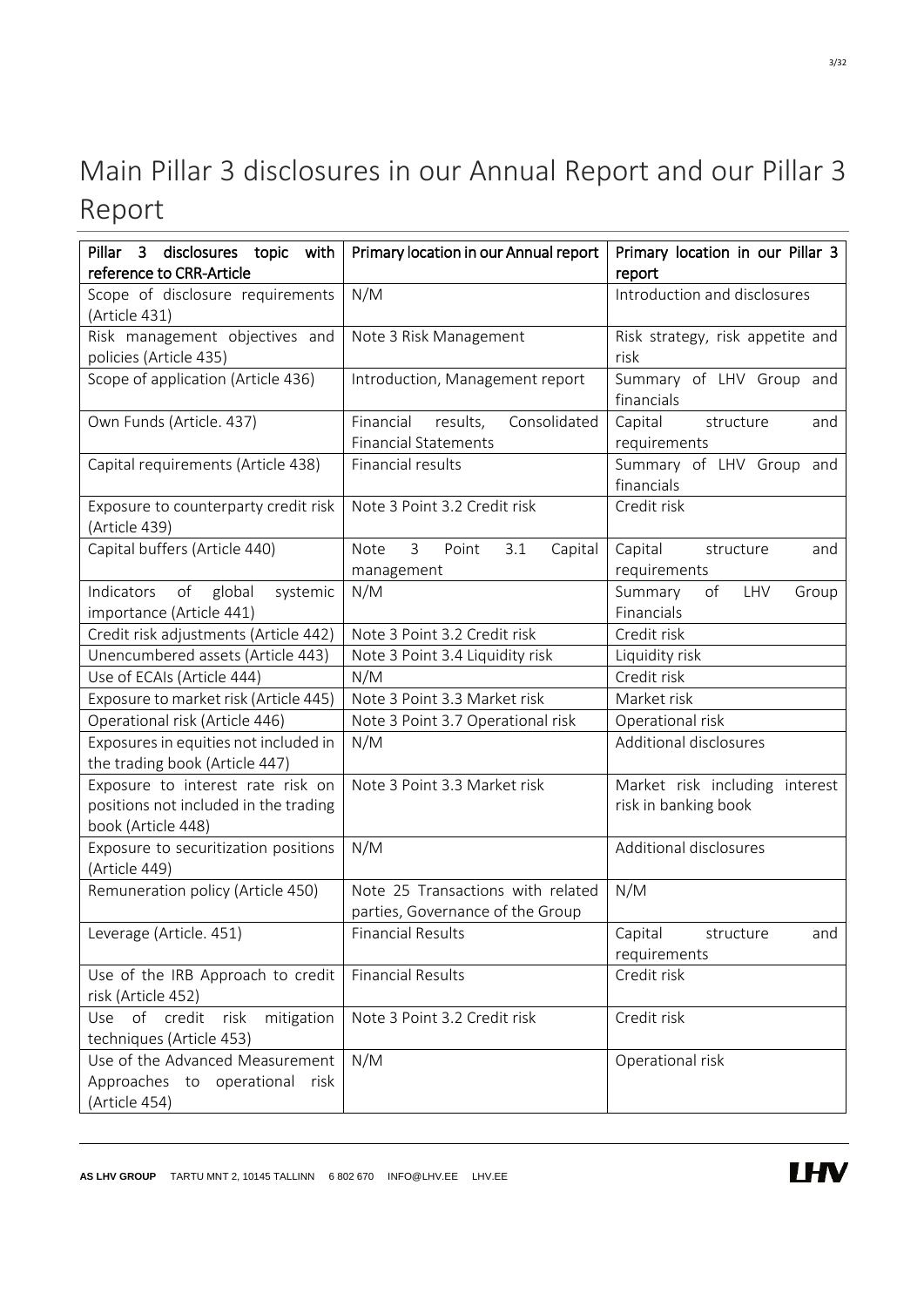| Use of Internal Market Risk Models | N/M | N/M |
|------------------------------------|-----|-----|
| (Article 455)                      |     |     |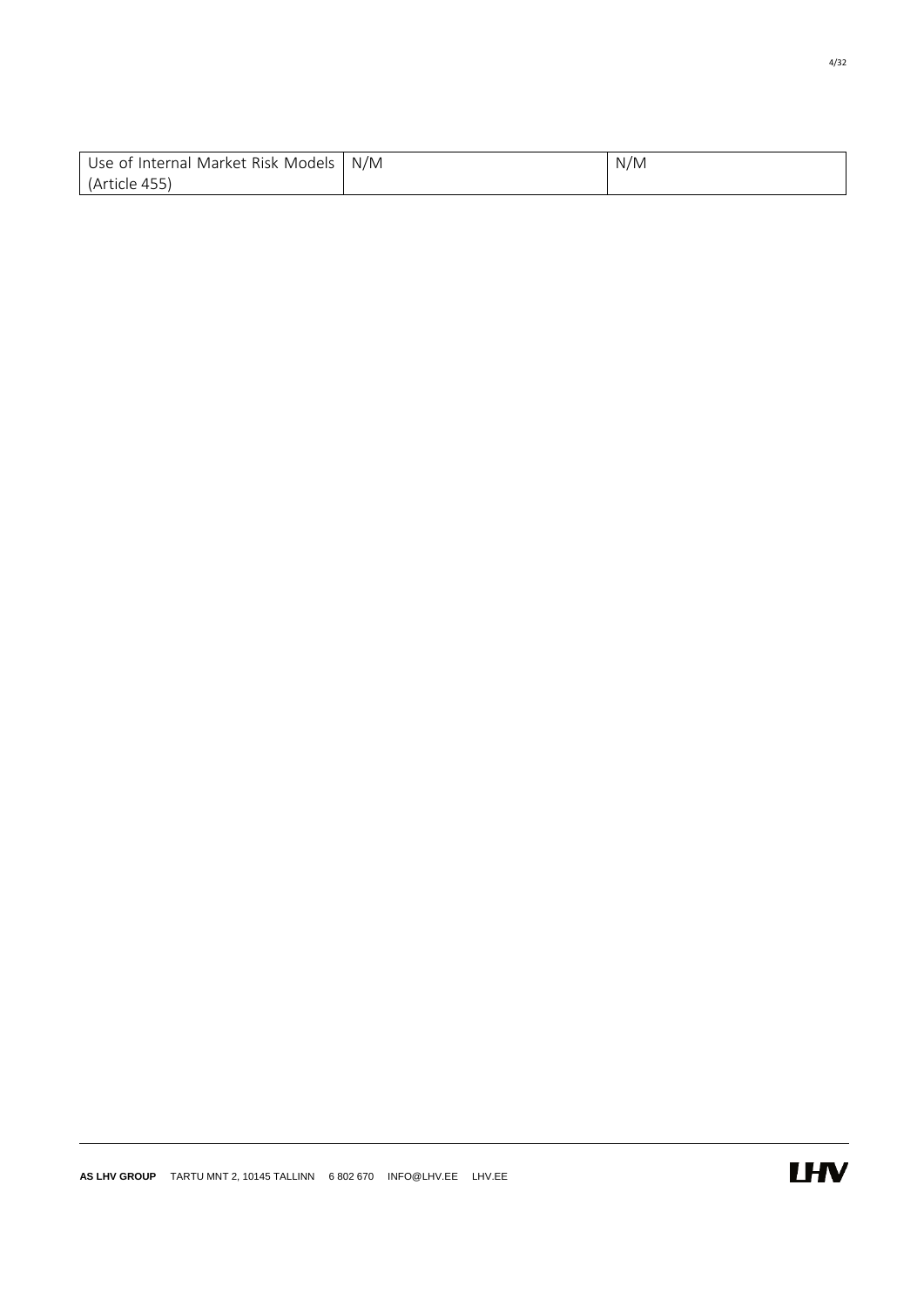## Table of contents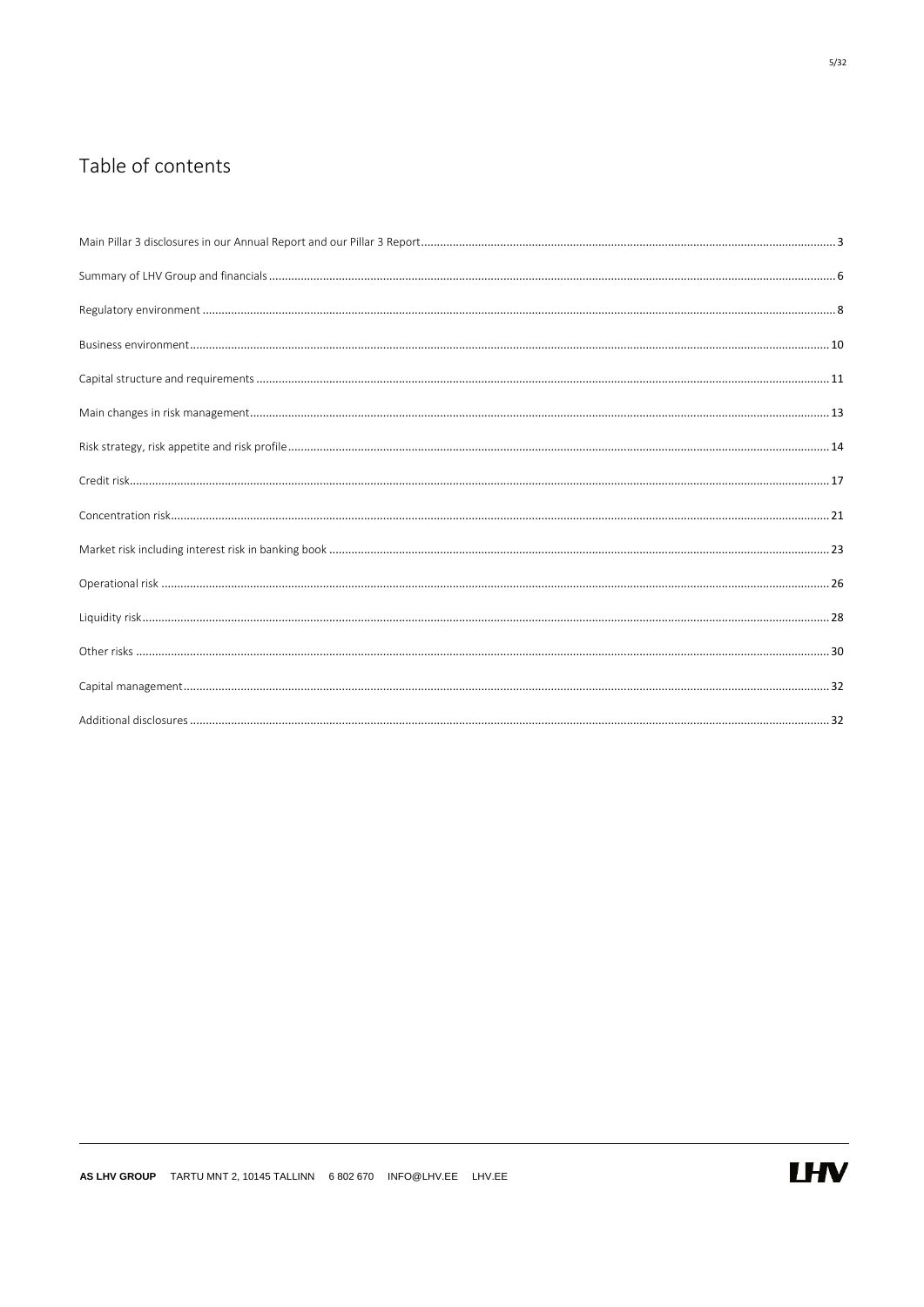## <span id="page-5-0"></span>Summary of LHV Group and financials

AS LHV Group (the Group or LHV) is the biggest domestic finance group and capital provider in Estonia. The main subsidiaries of AS LHV Group are AS LHV Pank (the Bank) and AS LHV Varahaldus (LHV Varahaldus). LHV was established in 1999 by people with long experience in investing and entrepreneurship. LHV's offices for client servicing are located in Tallinn, Tartu, Riga and Vilnius. Over 300 people work in LHV. Over 80 000 customers use banking services offered by LHV and the LHV's pension funds have over 147 000 clients.

AS LHV Group is a limited liability company incorporated in and domiciled in Estonia. The address of its registered office is Tartu mnt 2, Tallinn. AS LHV Group is a holding company whose subsidiary AS LHV Pank (hereinafter: the Bank) provides banking, financial advisory and securities brokerage services to customers in Estonia, Latvia, Lithuania and until 9th of January 2015 in Finland (discontinued operation). There are offices for client servicing in Tallinn, Tartu, Riga (till the end of March 2016) and Vilnius. The business activity of the AS LHV Pank branch office in Helsinki was sold in January 2015. AS LHV Finance (the subsidiary of AS LHV Pank) offers hire-purchase services to merchants and consumer finance. AS LHV Varahaldus offers fund management services for pension funds and other funds to clients in Estonia. UAB Mokilizingas offers consumer finance, hire-purchase and finance lease services in Lithuania.

### Operating principles

The mission of LHV is to help create local capital and to support the development of local entrepreneurship.

LHV concentrates on active and independent customers with an entrepreneurial mind-set. For private consumers LHV mainly offers services of depositing and increasing monetary funds. For corporate clients LHV offers flexible and suitable financing and managing of everyday financial operations.

The products and services provided by LHV are simple, transparent and appropriate. Client interaction is mainly conducted using modern electronic communication channels. Costs avoided will reach the clients of LHV through affordable cost of everyday service.

LHV was created as a partnership and partnership is the central way of growing LHV's business. New initiatives will be implemented faster and more successfully when partners have same interests and long-term support of each other.

All clients and partners of LHV may be owners of LHV in the future. LHV is a public company which is striving for listing its shares on the Tallinn Stock Exchange.

#### **Disclosure**

LHV Group's annual disclosures contain extensive information on risk as well as capital management. Per regulation it is not required to have Pillar 3 disclosures audited. As such the information provided in this Pillar 3 Report is unaudited.

The Pillar 3 report provides a detailed breakdown of LHV Group regulatory capital adequacy and how this relates to LHV Group risk management. In this report there are more detailed disclosures about risks and risk mitigation factors. This report should be read together with 2015 Financial Statements.

This Pillar 3 report has been prepared based on Financial Statements, which have been prepared in accordance with International Financial Reporting Standards as adopted by European Union for the years ended 31 December 2015, 31 December 2014 and 31 December 2013, for AS LHV Group and its subsidiaries AS LHV Pank, AS LHV Finance (subsidiary of AS LHV Pank), AS LHV Varahaldus, OÜ Cuber Technology and UAB Mokilizingas (hereinafter referred together as "the Group"). AS LHV Group holds 50% + 1 share interest in UAB Mokilizingas and 65% interest in LHV Finance through AS LHV Pank. All these companies have been consolidated fully to Group report.

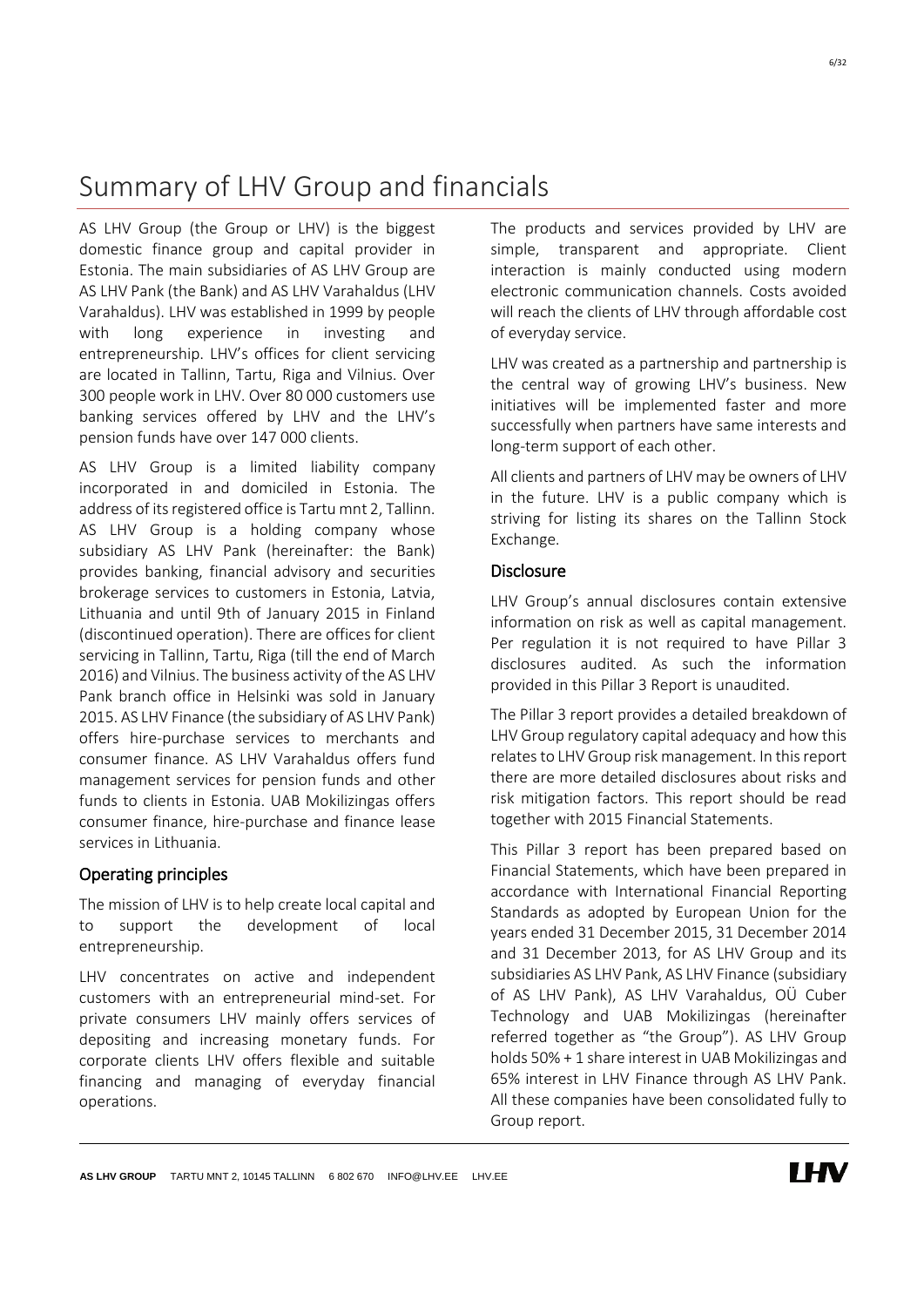## Summary financials and risk profile $1$

- Loan portfolio increased by EUR 94 million
- Deposits portfolio increased by EUR 176 million
- Volume of funds under management increased by EUR 66 million
- Risk weighted assets in capital adequacy calculation increased by EUR 99 million
- Own funds increased by EUR 28 million
- Net income increased by EUR 14.7 millio and cost to income ratio improved by 4.7 percentage points
- Liquidity coverage ratio improved to 271%

<sup>1</sup> Finnish business line was sold on 9th of January 2015. In all results this business unit's numbers are separated.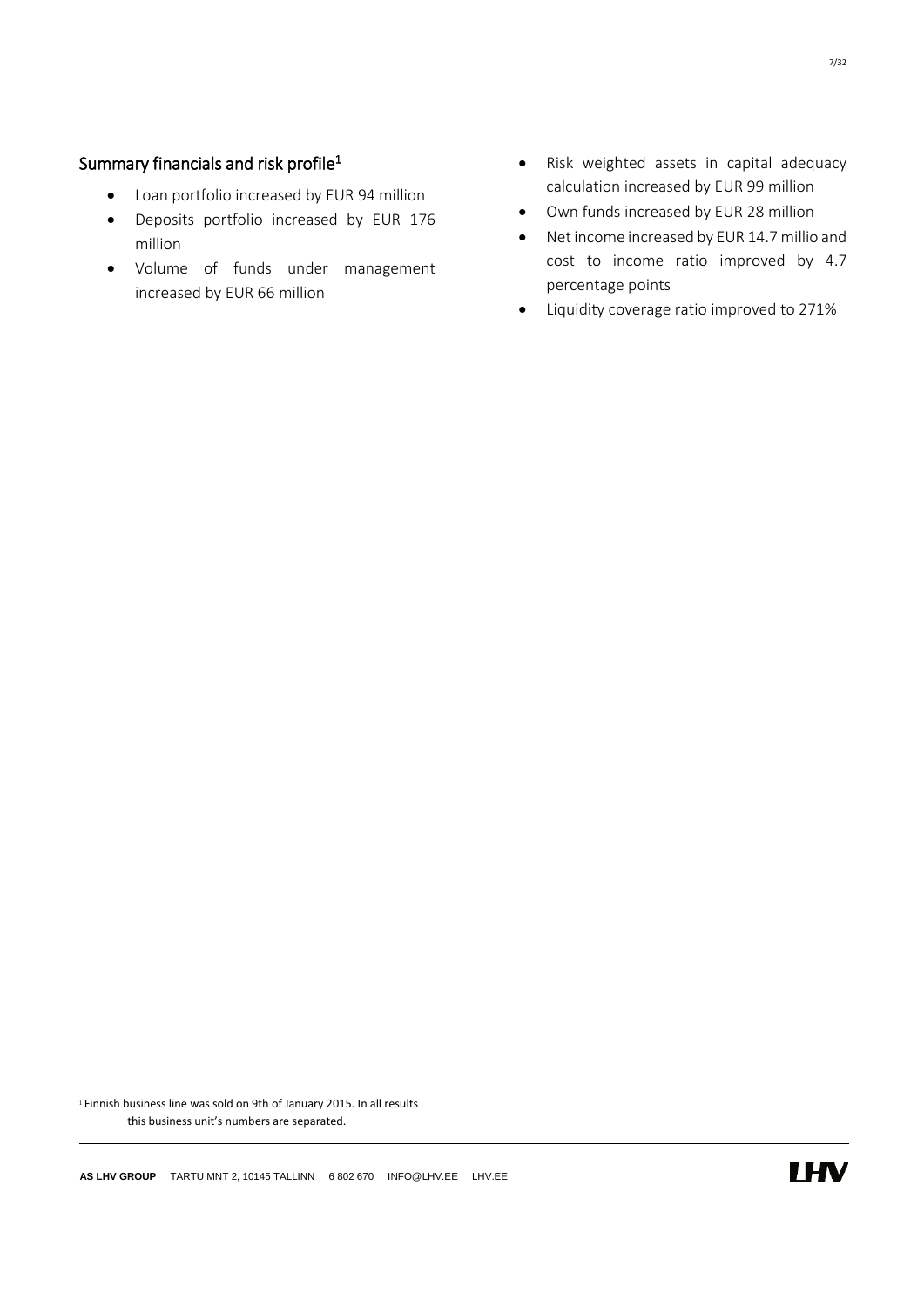## <span id="page-7-0"></span>Regulatory environment

The purpose of this Report is to provide Pillar 3 disclosures of the Group as required by the global regulatory framework for capital and liquidity, established by the Basel Committee on Banking Supervision, also known as Basel 3. On European level these are implemented in the disclosure requirements as laid down in Part Eight of the "Regulation (EU) No 575/2013 on prudential requirements for credit institutions and investment firms" (Capital Requirements Regulation, or "CRR") and the "Directive 2013/36/EU on access to the activity of credit institutions and the prudential supervision of credit institutions and investment firms" (Capital Requirements Directive 4, or "CRD  $4'$ ).

### Basel 3 and CRR/CRD 4

In the European Union, the Basel 3 capital framework was implemented by the "Regulation (EU) No 575/2013 on prudential requirements for credit institutions and investment firms" (Capital Requirements Regulation, or "CRR") published on June 27, 2013, and the "Directive 2013/36/EU on access to the activity of credit institutions and the prudential supervision of credit institutions and investment firms" (Capital Requirements Directive 4, or "CRD 4") published on June 27, 2013. The CRR/CRD 4 framework replaced the laws implementing the international capital adequacy standards as recommended by the Basel Committee on Banking Supervision, commonly referred to as Basel 2 and Basel 2.5. As a single "rulebook", the CRR is directly applicable to credit institutions and investment firms in the European Union. Thus, the need for implementation of national regulatory legislation was eliminated in many instances. The determination of regulatory own funds, regulatory capital requirements, leverage and liquidity as well as other relevant regulations are now primarily regulated through the CRR.

The CRR/CRD 4 framework further introduced new liquidity standards. The Liquidity Coverage Ratio (LCR) aims to measure a bank's short-term resilience to a severe liquidity stress scenario during a stress

period of 30 calendar days. Detailed rules for the calculation of the LCR are set out in the delegated act adopted in October 2014.

The LCR became a binding minimum requirement as of 1 January 2015.

The Net Stable Funding Ratio (NSFR) requires banks to maintain a stable funding profile in relation to their on- and off-balance sheet exposures. It is expected that revised NSFR rules based on the final Basel framework will be published in 2016 and that a binding minimum ratio for the NSFR will apply from 2018.

There are still some interpretation uncertainties with regard to CRR/CRD 4 rules and some of the related binding Technical Standards are not yet available in their final version. Thus, we will continue to refine our assumptions and models in line with evolution of our knowledge as well as the industry's understanding and interpretation of the rules. Against this background, current CRR/CRD 4 measures may not be comparable to previous expectations.

Also, our CRR/CRD 4 measures may not be comparable with similarly labeled measures used by our competitors as our competitors' assumptions and estimates regarding such implementation may differ from ours.

### Country based adjustments

LCR requirement for all banks in Estonia is set to 100%.

In addition to minimal capital requirements for credit institutions several additional buffers in own funds are used in Estonia. Capital conservation buffer of 2.5%, systemic importance buffer of 2.0% and starting from beginning of 2016 countercyclical capital buffer, what has set currently to 0%, but may vary between 0 to 2.5%. These buffers are additive to Tier 1 capital charge and so minimal Tier 1 capital requirement is 10.5% and total capital adequacy requirement is 12.5%. On top of that there also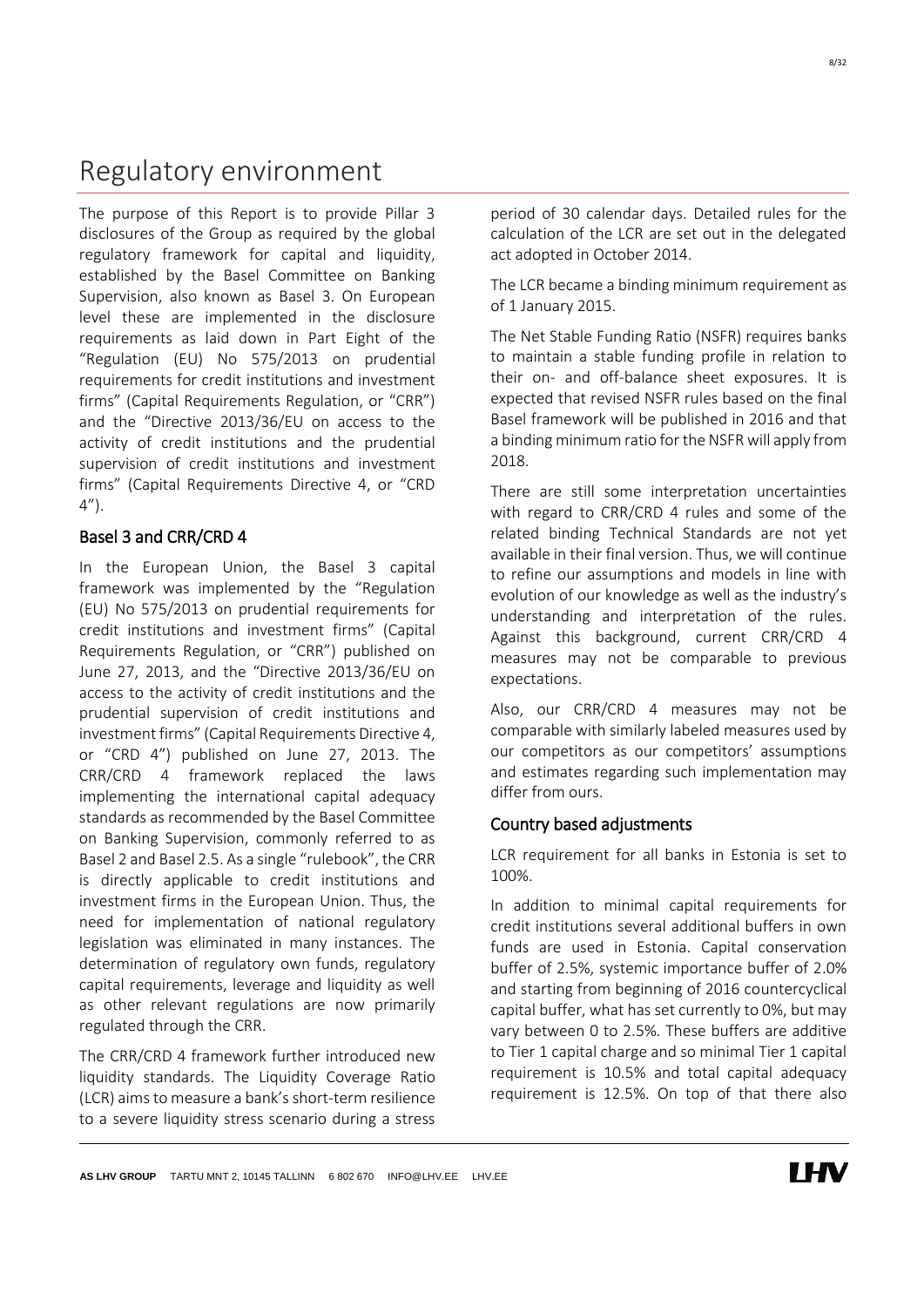entity based Pillar 2 capital charge set by local financial authority based on SREP process.

#### ICAAP, ILAAP and SREP

The lnternal Capital Adequacy Assessment Process ("ICAAP") as stipulated in Pillar 2 of Basel 3 requires banks to identify and assess risks, maintain sufficient capital to face these risks and apply appropriate riskmanagement techniques to maintain adequate capitalization.

Our ICAAP is a group-wide process that involves various functions, policies, procedures, and methodologies. We calculate, assess, and monitor the capital adequacy position at the Group and for ICAAP relevant legal entities to ensure adequate capitalization against our defined risk appetite on an ongoing and forward looking basis both for actual and also stressed conditions.

The Internal Liquidity Adequacy Assessment Process ("ILAAP") similar to ICAAP focuses on maintaining sufficient liquidity risk management. We calculate, assess and monitor the liquidity and funding position for both Group and all ILAAP relevant Legal Entities to foster an adequate liquidity and funding management on an ongoing and forward looking basis. The assessment process takes account of the liquidity and funding risks to which the Group is exposed; how these risks are identified, monitored and measured. Within the Group, liquidity and funding risks are managed within a cohesive liquidity risk management and governance framework and the ILAAP aims to demonstrate how this framework operates to effectively manage risks.

The Supervisory Review and Evaluation Process ("SREP") refers to the common methodology and standards used by the European Central Bank (ECB) and local Financial Supervision Authority (FI). In accordance with Article 97 of the Capital Requirements Directive (CRD IV), supervisors regularly review the arrangement, strategies, process and mechanisms implemented by banks and evaluate: (a) the risks to which the institution might be exposed; (b) the risks the institution might pose to the financial system in general; and (c) the risks revealed by stress testing. The SREP process encompasses three main elements: a supervisory risk system (RAS); a comprehensive review of the bank's ICAAP and ILAAP framework; and finally, the evaluation of the bank's capital and liquidity needs. Under SREP, the ECB/FI may impose minimum capital requirements which are more stringent than the statutory requirements set forth in the CRR or the related regulations.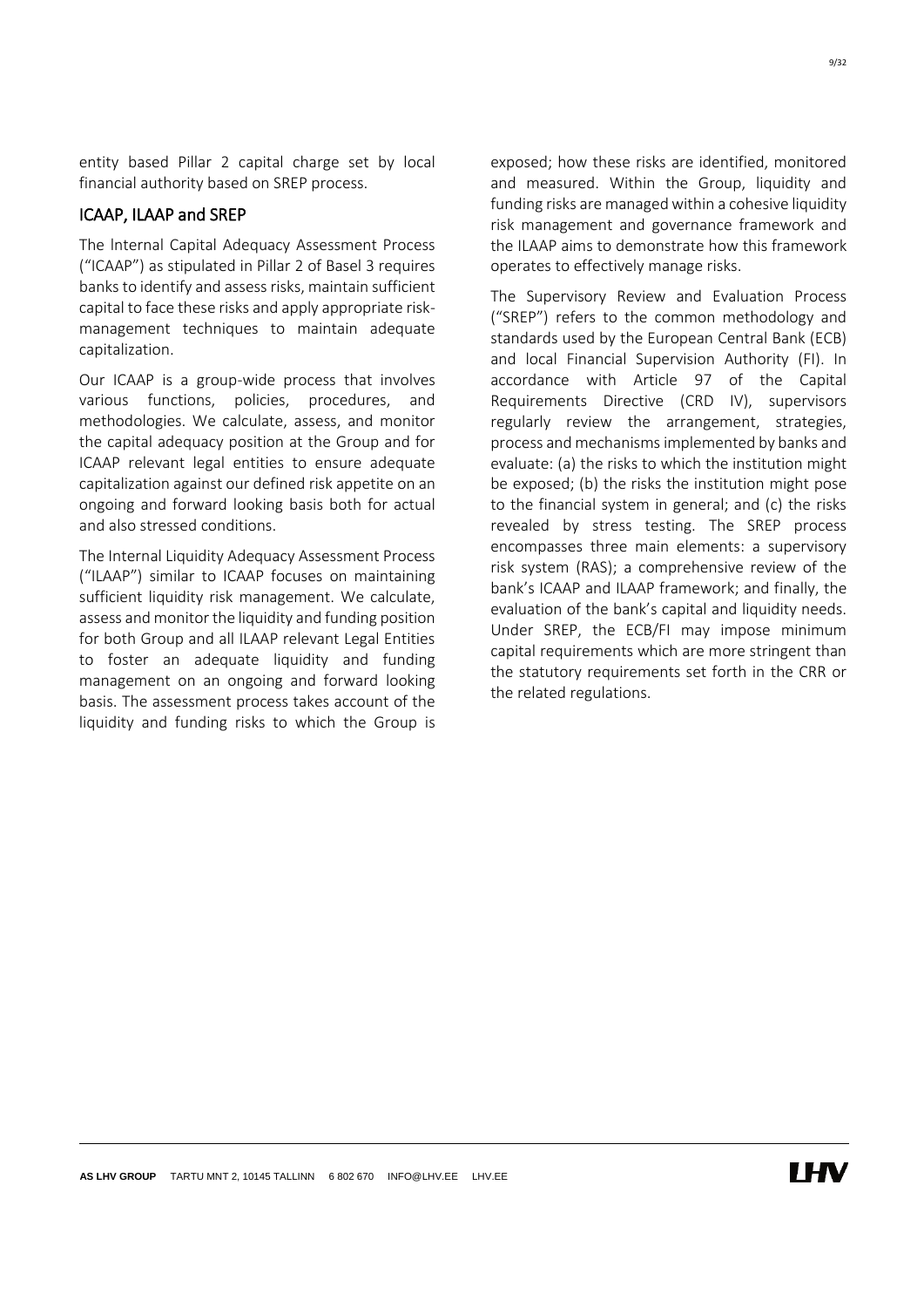## <span id="page-9-0"></span>Business environment

A weaker recovery in advanced economies and a slowdown in emerging markets contributed to lower global growth during 2015. The euro area recovery was in line with expectations, and countries such as Spain and Italy performed better than expected. After two stable quarters, the US growth surprised the market on the downside, showing lower activity and capital spending not least in the oil sector. Despite lower-than-expected growth, US unemployment continued to decline, spurring expectations that eventually led the Federal Reserve to impose monetary policy tightening during late 2015, with the long-foreseen rate increase materializing in December. In addition, the year featured a substantial slowdown in emerging markets which can largely be attributed to a continued fall in commodity prices, not least the low oil price, and to lower-than-expected demand from China. Taken together, the expected monetary policy tightening in the US in combination with lower

growth expectations in China contributed to volatile equity markets during the end of 2015. However, inflation surprised the market on the downside in most developed economies, despite accommodative monetary policy practices spurring expectations of continued low interest rates in the Eurozone and elsewhere.

LHV's expectations for the next twelve months are moderately optimistic. Economic growth is accelerating, and the volume of investments will increase, albeit at a slowing pace. With the rate of growth in real wages and private consumption expected to decelerate, this is bound to affect the trade and real estate sector - the biggest contributors to economic growth in the last quarters. The situation on Estonia's key export markets is becoming increasingly important, along with dispersion of the export-related concentration risk.

10/32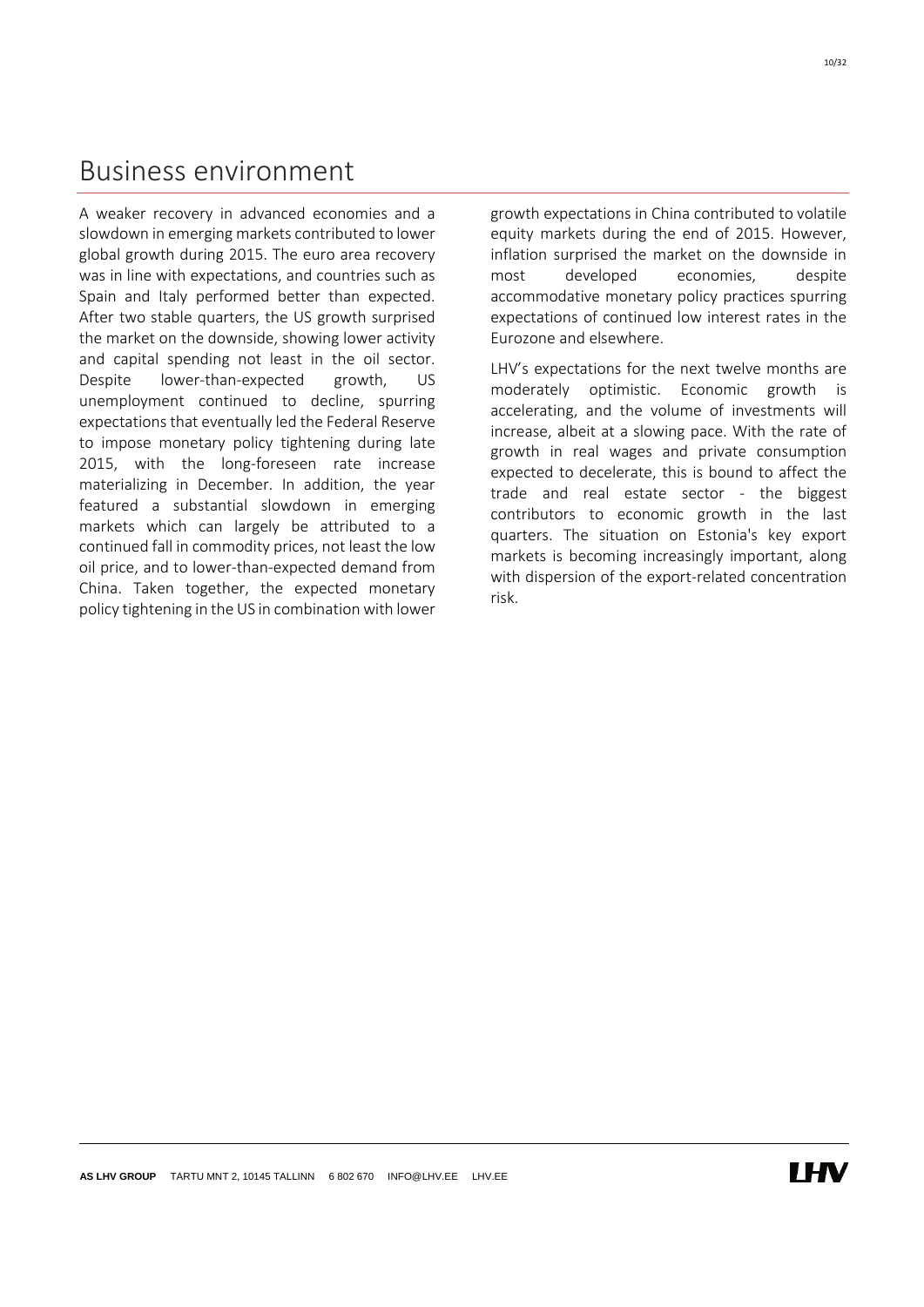## <span id="page-10-0"></span>Capital structure and requirements

The calculation of our regulatory capital incorporates the capital requirements following the "Regulation (EU) No 575/2013 on prudential requirements for credit institutions and investment firms" (Capital Requirements Regulation or "CRR") and the "Directive 2013/36/EU on access to the activity of credit institutions and the prudential supervision of credit institutions and investment firms" (Capital Requirements Directive 4 or "CRD 4") as implemented into Estonian law.

The total regulatory capital pursuant to the effective regulations as of year-end 2015 comprises Tier 1 and Tier 2 (T2) capital.

Common Equity Tier 1 (CET 1) capital consists primarily of common share capital, retained earnings (including losses for the financial year, if any) and accumulated other comprehensive income, subject to regulatory adjustments (i.e. prudential filters and deductions). CET 1 capital deductions comprise (i) intangible assets, (ii) deferred tax assets that rely on future profitability, (iii) negative amounts resulting from the calculation of expected loss amounts. All items not deducted (i.e. amounts below the threshold) are subject to riskweighting.

Tier 2 (T2) capital comprises eligible capital instruments, the related share premium accounts and subordinated long term debt.

Overview about capital charge for LHV Group is presented in the following table:

| Capital charge                    | CET 1    | Tier 1 | <b>CAD</b> |
|-----------------------------------|----------|--------|------------|
| Minimum capital requirement       | 4.50%    | 6.00%  | 8.00%      |
| Capital conservation buffer       | 2.50%    | 2.50%  | 2.50%      |
| Systemic risk buffer              | 2.00%    | 2.00%  | 2.00%      |
| Countercyclical capital buffer    | $0.00\%$ | 0.00%  | 0.00%      |
| Pillar 2 buffer (valid)           |          |        | 1.50%      |
| Minimal regulatory capital charge | 9.00%    | 10.50% | 14.00%     |

#### Table 1. Capital charge of the Group

Failure to meet minimum capital requirements can result in supervisory measures such as restrictions of profit distributions or limitations on certain businesses such as lending. We complied with the regulatory capital adequacy requirements in 2015.

In addition to these minimum capital requirements, the following capital buffer requirements will be phased-in starting 2016 (other than the systemic risk buffer, if any, which is not subject to any phase-in) and will become fully effective from 2019 onwards. The buffer requirements must be met in addition to the minimum capital requirements, but can be drawn down in times of economic stress.

### Development of regulatory capital

The Group's level of own funds as at 31.12.2015 was EUR 100,5 million (31.12.2014: EUR 72,5 million; 31.12.2013: EUR 44,9 million). The Group is wellcapitalized as at the end of the reporting period with a capital adequacy level of 24.0% (31.12.2014: 22.8%; 31.12.2013: 23.0%) and Tier 1 capital ratio of 16.7% (31.12.2014: 17.6%; 31.12.2013: 15.3%).

Leverage ratio, calculated according to Basel Committee on Banking Supervision requirements, as at 31.12.2015 was 7,5% (31.12.2014: 8,5%). Leverage ratio is calculated as Group's total Tier 1 own funds divided by Group 's total risk exposure measure (incl risk position on assets and off the balance sheet liabilities).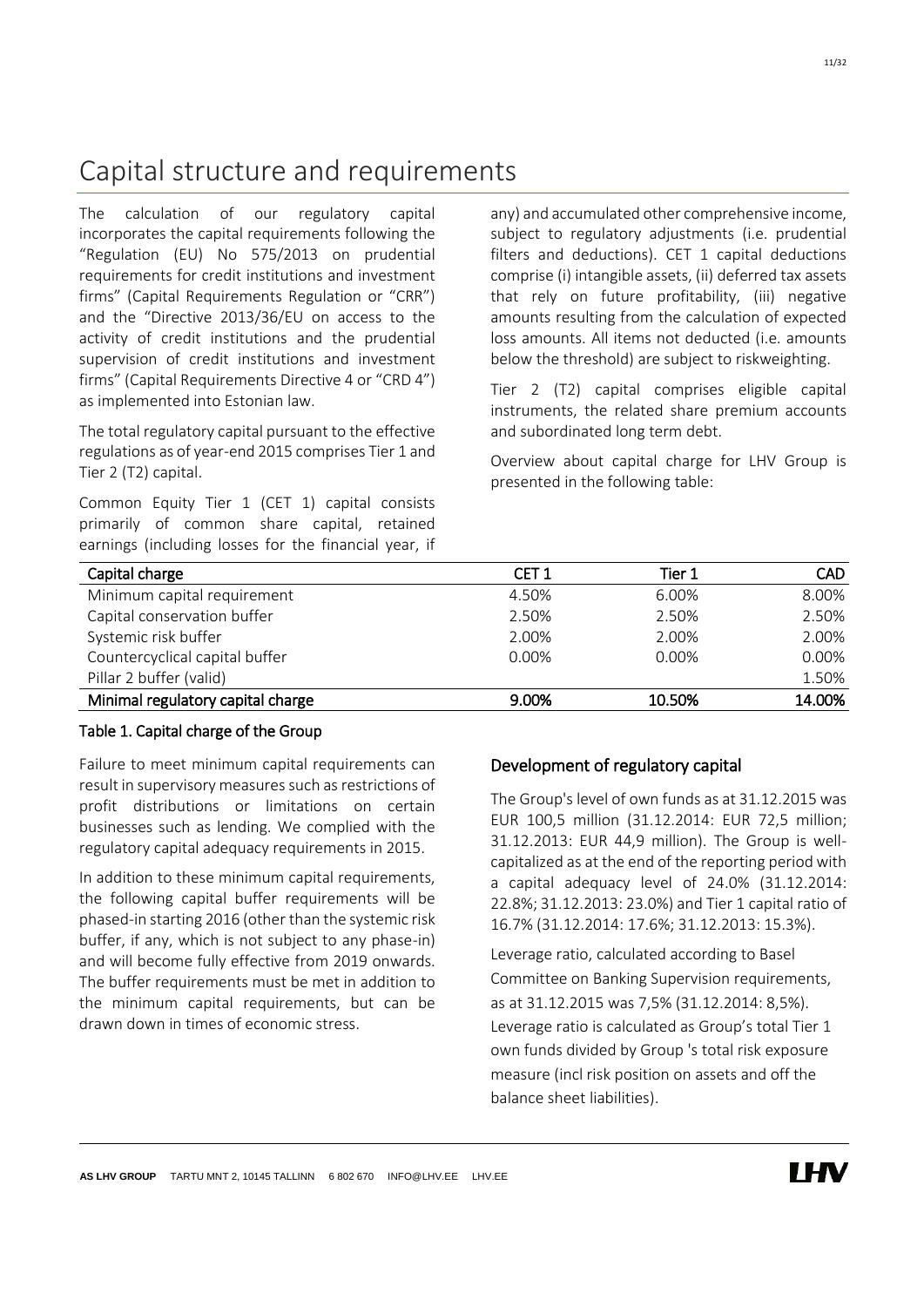| Capital base (in EUR thousands)                 | 31.12.2015 | 31.12.2014 | 31.12.2013 |
|-------------------------------------------------|------------|------------|------------|
| Paid-in share capital                           | 23 3 5 6   | 23 3 5 6   | 19 202     |
| Share premium                                   | 33 992     | 33 992     | 21871      |
| Statutory reserves transferred from net profit  | 895        | 435        | 223        |
| Other reserves                                  | $-23$      | 0          | $\Omega$   |
| Accumulated deficit                             | $-2503$    | $-11244$   | $-15581$   |
| Intangible assets (subtracted)                  | $-1734$    | $-1574$    | $-1665$    |
| Net profit for accounting period                | 13 705     | 9 2 0 3    | 4 2 0 6    |
| Non-controlling interests                       | 1945       | 1727       | 1695       |
| <b>Total Tier 1 capital</b>                     | 69 633     | 55 895     | 29 9 51    |
| Subordinated debt                               | 30 900     | 16 650     | 19 635     |
| <b>Total Tier 2 capital</b>                     | 30 900     | 16 650     | 19 635     |
| Exceeding limitations of subordinated debts and | 0          | 0          | $-4660$    |
| preference shares                               |            |            |            |
| Net own funds for capital adequacy calculation  | 100 533    | 72 545     | 44 9 26    |

### Table 2. The Group's capital base

The Group has not issued new Tier 1 capital instruments during 2015 and the only change in Tier 1 is coming from 2015 profit. The Group has decided not to pay out dividends, to cover future growth.

During 2015 LHV Group issued EUR 15 million worth of 10-year subordinated bonds. In total the Group has outstanding EUR 30.9 million worth of subordinated bonds. The bonds are traded on Nasdaq Tallinn Stock Exchange under ISIN nr: LHVB065025A and LHVB072524A. All other Tier 2 capital instruments have been paid back.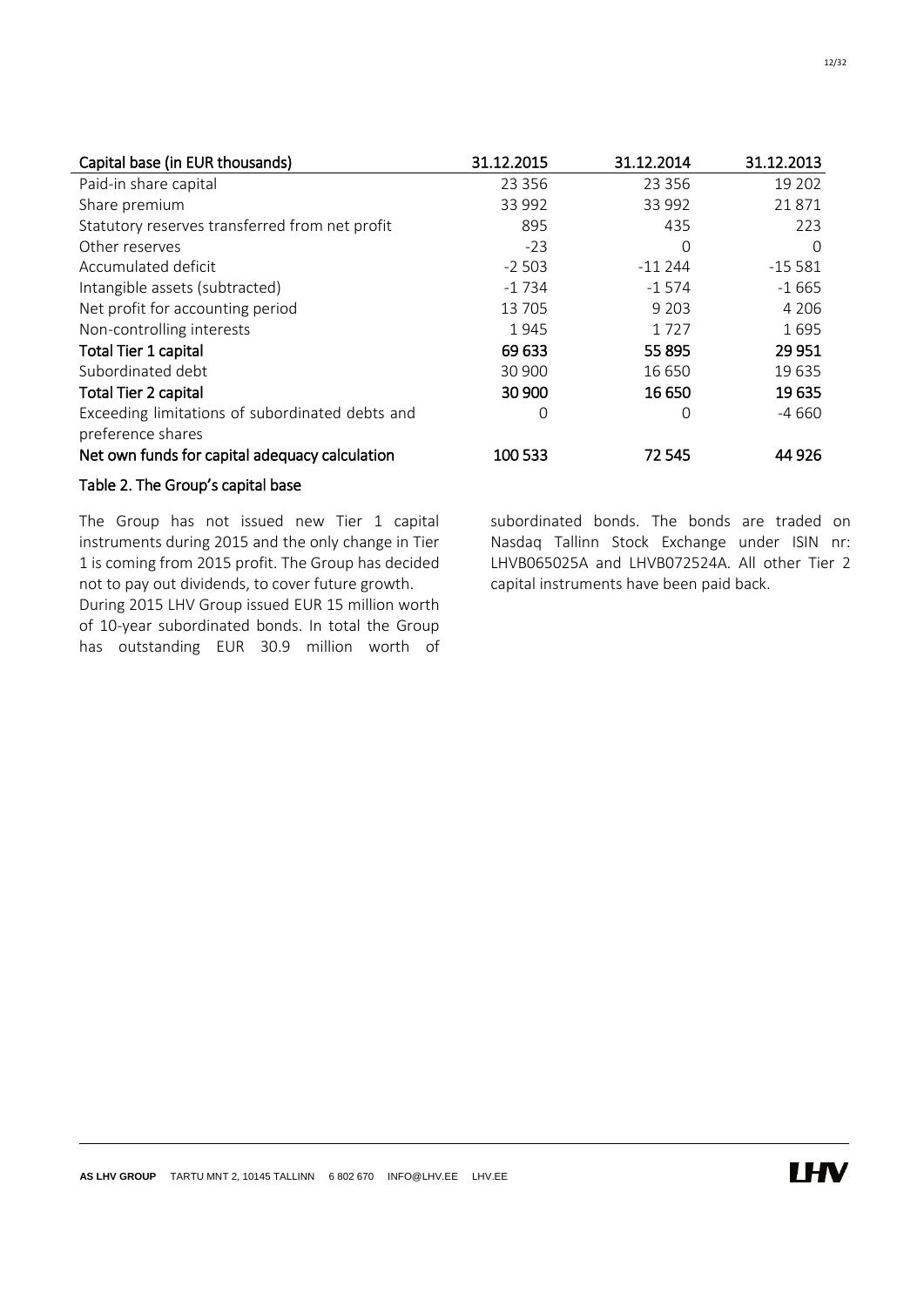## <span id="page-12-0"></span>Main changes in risk management

The following outlines the most important changes in the 2015 LHV's risk management processes.

2015 continued to shift attention on group-wide risk management. The Group has agreed on group-wide risk reporting and monitoring processes. Many documents have been adopted on the Group level, such as risk management policy, credit policy, the definition of default document outsourcing policy control and compliance policies. There are regular discussions held with the Group entities. Also, the group has formed the risk and capital committee composed of Rain Lõhmus, Tiina Mõis and Andres Viisemann.

In 2015 internal ratings (IRB) methodology preparation started. LHV has set a goal to implement by 2017 the RWA calculation on the IRB methodology. IRB implementation requires prior authorization by the Financial Supervision Authority and also different asset classes may be phased to different periods. According to the plan, the first asset classes moving to IRB methodology are corporate loans, which represent over 70% of the total loan portfolio of LHV Group. In February 2016 the Group submitted preliminary application to the Financial Supervision Authority. According to the project plan, the Group is planning to submit formal request to the Financial Supervision Authority in the third quarter.

The development of credit quality assessment toolscontinued. Prior to the issuance of credit all credit applications have to pass credit scoring and rating models, which evaluate the credit quality. In 2015, LHV Finance's scoring models were validated and improved, at the beginning of 2016 a new leasing scoring model was developed. In collaboration with PWC, corporate lending rating system was validated.

Model results are the main input to the assessment of provisions. Based on the validation of provisioning models, provisioning rates were adjusted in LHV Finance, and in Mokilizingas. From 2016 also for leasing portfolios.

To emphasize the importance of the larger antimoney laundering activities in the field of risk management, a separate Prevention of Money Laundering unit was established and Aivar Paul started leading it in early 2016.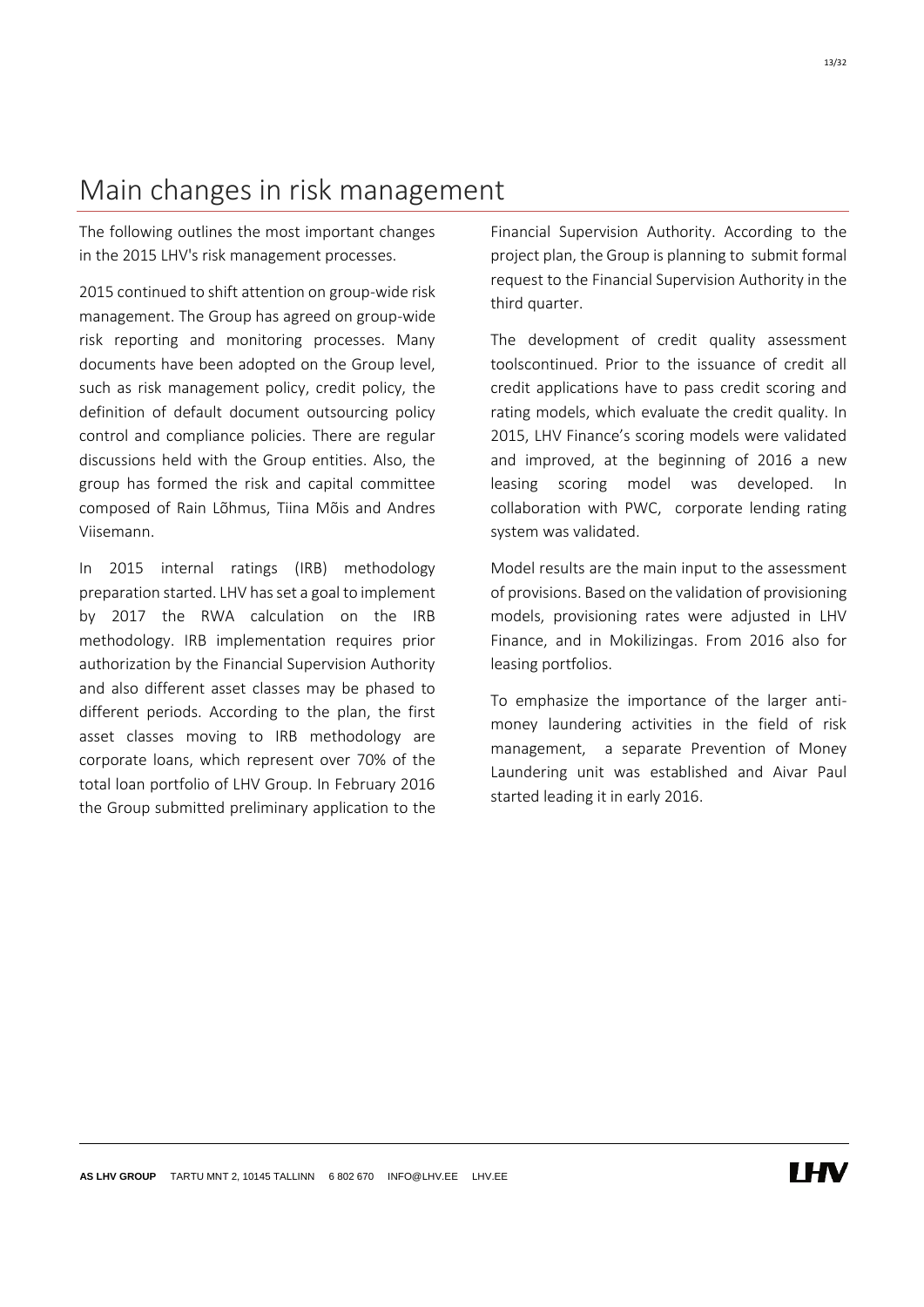<span id="page-13-0"></span>Risk is defined as a potential negative deviation from expected financial results. The Group encounters several risks in its day-to-day operations. The objective of risk management at the Group is to recognise these risks, to measure them appropriately and to manage them. More broadly, the aim of risk management is to increase the value of the Group by minimising losses and reducing the volatility of results. Risk management at the Group is based on a strong risk culture and is built on the principle of three lines of defence where the first line of defence, the business units, are responsible for taking risk and for day-to-day management. The second line of defence, the risk management division, is responsible for the development of risk

management methodologies and for the reporting of risks. The third line of defence, the internal audit, conducts independent supervision over the entire group. Risk management principles, requirements and areas of responsibility are described in the policies and procedures. In accordance with the capital management principles that the Group has adopted, it must have adequate capital to support risks.

A clear structure has been established for committees that make the risk/related decisions. The main risk committees are presented in the following figure.



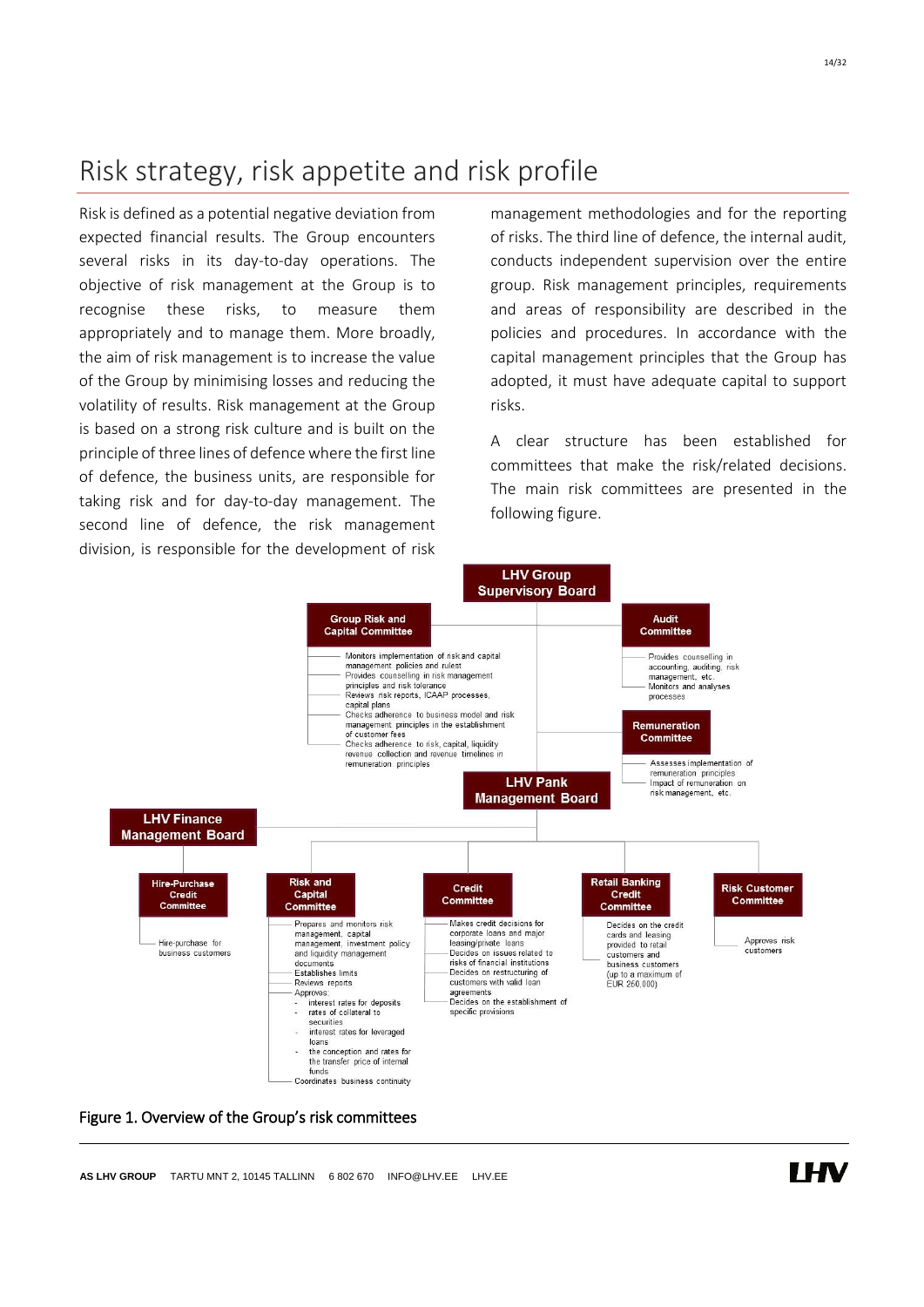LHV's strategic plan foresees an increasing of business volumes, while operating in Estonia and Lithuania. The risk appetite of LHV can be considered average in the current growth phase. At the same time, the capitalisation and risk management objectives and principles of LHV shall be based upon risk-taking. LHV's internal document "Capital objectives of LHV Group" stipulates that the minimum internal target capital adequacy level is 16.20%. The risk appetite of LHV is low in the categories of liquidity risk and operational risk, and average in the categories of credit risk and market risk. The objective of LHV in the next five years is to receive at least an investment grade credit rating from an international rating agency.

The description of risk appetite objectives for the main risk categories is provided below.

The objective related to credit risk is to achieve a diversified portfolio with a medium risk, in which the main part is formed by small and medium-sized enterprises, and private persons. In case of corporate clients, credit risk is mitigated by a very good knowledge of clients and strong securities. In case of financing of individuals, LHV operates in market segments, where the relationship between the risk and return is favourable. In combination with low operational expenses, flexible IT systems, convenient and analytical risk models it allows to operate profitably and sustainably. Each client shall undergo a thorough analysis - assessing their risk of insolvency and the value and liquidity of their collateral - before a credit decision is made. For making the credit decisions, the competence of account managers and committees has been defined in internal regulations.

The objectives related to market risk are earning profit from bond portfolio investments and providing services to clients. Risks can be taken only when they are priced correctly and understandable for the employees.

Methods have been established for measuring and monitoring the risks. Additionally, limits have been set and these are constantly monitored and regularly reported.

The objective of liquidity risk management is to maintain a sufficient liquidity buffer to ensure the performance of obligations. In order to manage the liquidity risk, principles have been established for assessing both the short-term liquidity risk and the structural financing risk, taking into account the new Basel III regulations. Furthermore, the Risk and Capital Committee has set limits for managing the liquidity risk. Stress-testing is performed on regular basis in order to maintain LHV's liquidity also in stressful conditions. The results of the tests are reported to the Risk and Capital Committee.

The objective regarding operational risk management is to limit potential losses. Duringrecent years the operational risk loss has remained below 60 thousand euros. AIG insurance is used for restricting potential large loss events due to operational risk.

The table below summarizes LHV's risk appetite and actual estimated risk levels for the main risk categories. Also the main methods for managing the risks are outlined: risk avoidance (A), risk limiting (L), risk mitigation (M), risk diversification (D).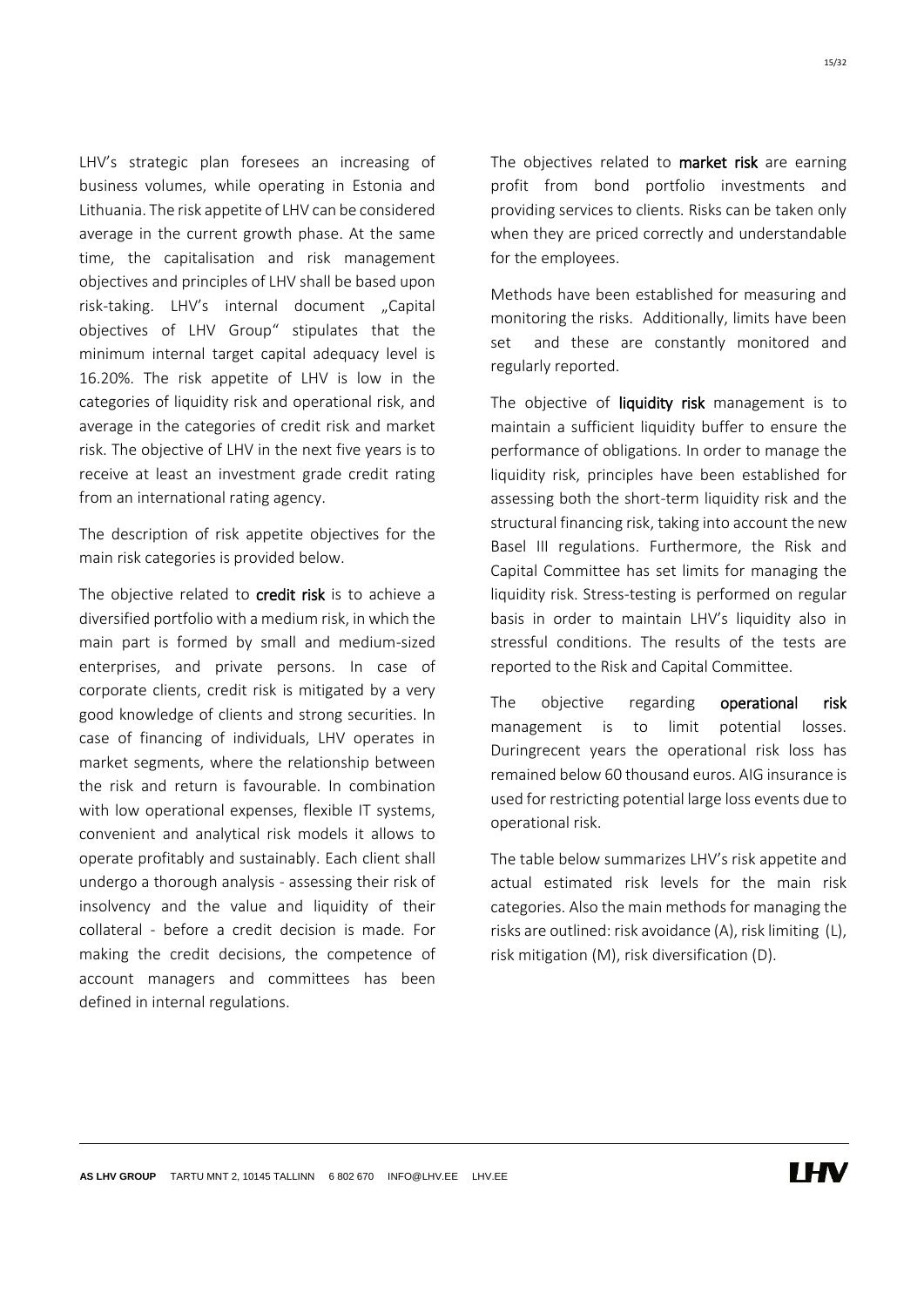16/32

|                                  |             | <b>Actual risk level</b> |         |             |                    |                |                       |      |                         |      |     |         |      |
|----------------------------------|-------------|--------------------------|---------|-------------|--------------------|----------------|-----------------------|------|-------------------------|------|-----|---------|------|
|                                  |             | <b>Credit risk</b>       |         |             | <b>Market risk</b> |                | <b>Liquidity risk</b> |      | <b>Operational risk</b> |      |     |         |      |
|                                  |             | Low                      | Average | <b>High</b> | Low                | <b>Average</b> | High                  | Low  | Average                 | High | Low | Average | High |
| risk                             | Low         |                          |         |             |                    |                |                       | L, M |                         |      |     | A, L, M |      |
| ā<br>þ<br>Desired<br><b>Leve</b> | Average     |                          | L, M    |             |                    | D, M           |                       |      |                         |      |     |         |      |
|                                  | <b>High</b> |                          |         |             |                    |                |                       |      |                         |      |     |         |      |

#### Table 3. The Group's actual and desired risk levels for the main risk categories

The level of operational risk is higher than the desired level of this risk. The main reason is that LHV is currently in the growth phase, where new products and services are introduced to the market.

### Stress tests

Group-wide stress tests are an integral part of the Risk Management process and annual review of risk appetite. They aim to ensure that the Group's

financial position and risk profile provide sufficient resilience to withstand the impact of severe economic stress or specific market/company related risks including IT risks. The largest stress test is ICAAP process, which looks at severe but plausible and business relevant scenario. In addition to ICAAP stress, there are regularly performed stress tests against liquidity, IT security, business contingency etc risks.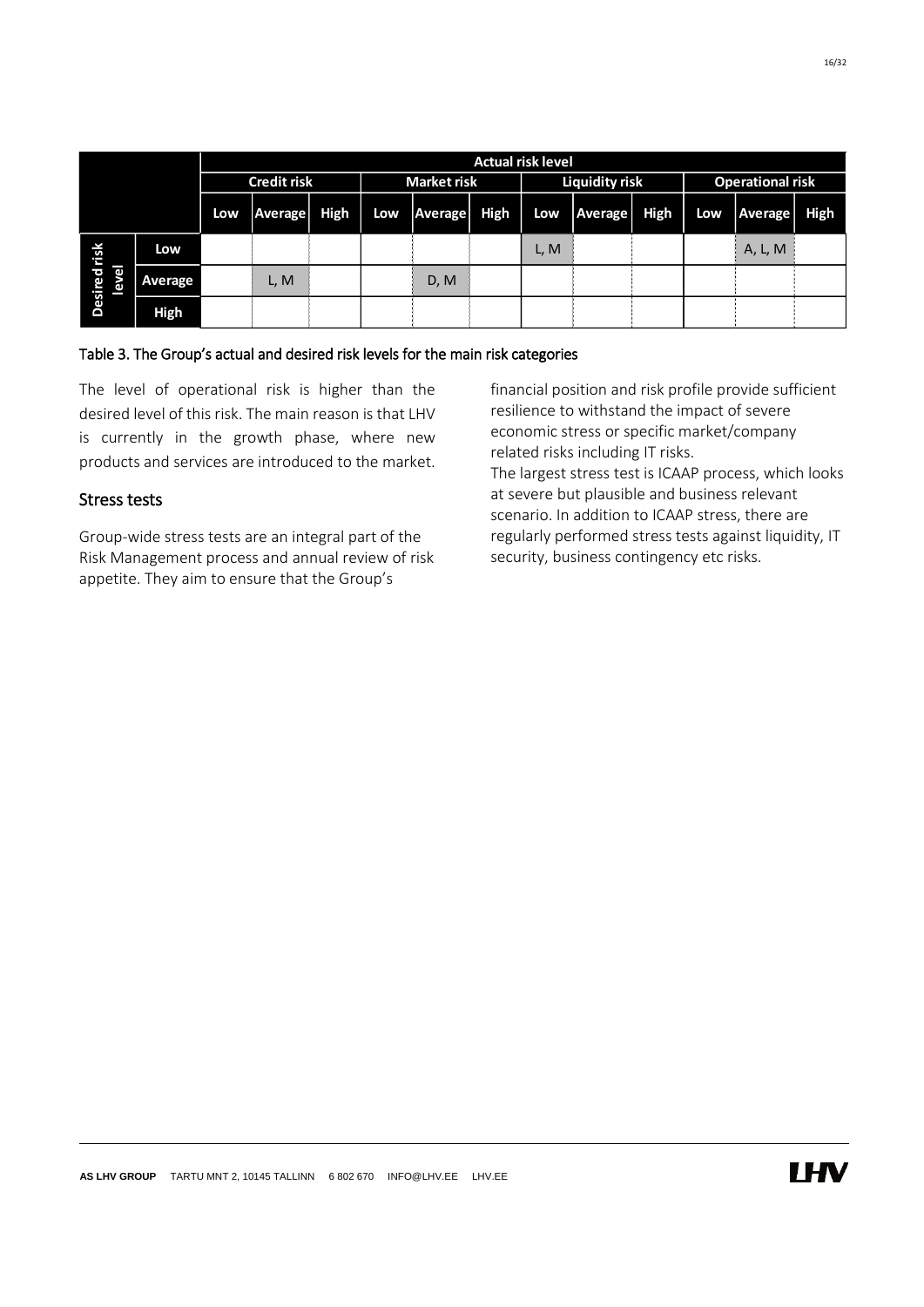## <span id="page-16-0"></span>Credit risk

Credit risk is the potential loss which would arise from the counterparty's inability or unwillingness to meet its obligations to the Group.

LHV's credit risk arises mainly from the loan portfolio and the debt securities (bond portfolio). The loan portfolio includes corporate loans and overdrafts, consumer loans (in Estonia and in Lithuania), credit cards, mortgage loans, leveraged loans and leasing. LHV uses standardized approach to measure credit risk. In 2015 Group started developing IRB models and starting from 2016 is using IRB in parallel for internal capital allocation. Officially Group plans to start using IRB in nearest years.

During 2015 the market interest rates of the short and mid-term financial assets with the highest market liquidity and credit quality were still negative. In the 4<sup>th</sup> quarter of 2015 the European Central Bank (ECB) lowered the deposits interest rate by 10 basis points to the new level of -0.30%. This caused further price increase of the aforementioned financial assets. Considering this, LHV decided that it was unmeaningful to purchase this type of financial assets instead of holding the deposits in the ECB. Due to this, LHV's securities portfolio decreased in the 4<sup>th</sup> quarter of 2015. At the end of 2015 LHV's securities portfolio amounted to EUR 103 million and the share of securities with rating A- or higher was 96.8%.



#### Securities portfolio



## Loan portfolio

The gross volume of LHV's loan portfolio increased by EUR 93 million in 2015, i.e. by 29 %. The quickest growth was evident in the Estonian hire-purchase and small loan segment. The gross portfolio volume nearly doubled in 2015, amounting to EUR 25 million as at the end of the year. The gross volume of the new product launched in 2015 - small loan - totalled nearly EUR 6.4 million as at the end of the year. A bulk of the growth in the loan portfolio can be attributed to the growth in corporate loans (EUR 72 million). The leasing portfolio, the Lithuanian portfolios and other loan portfolios showed a more or less similar growth (EUR 8.6 million, 7.7 million and 7.7 million, respectively).

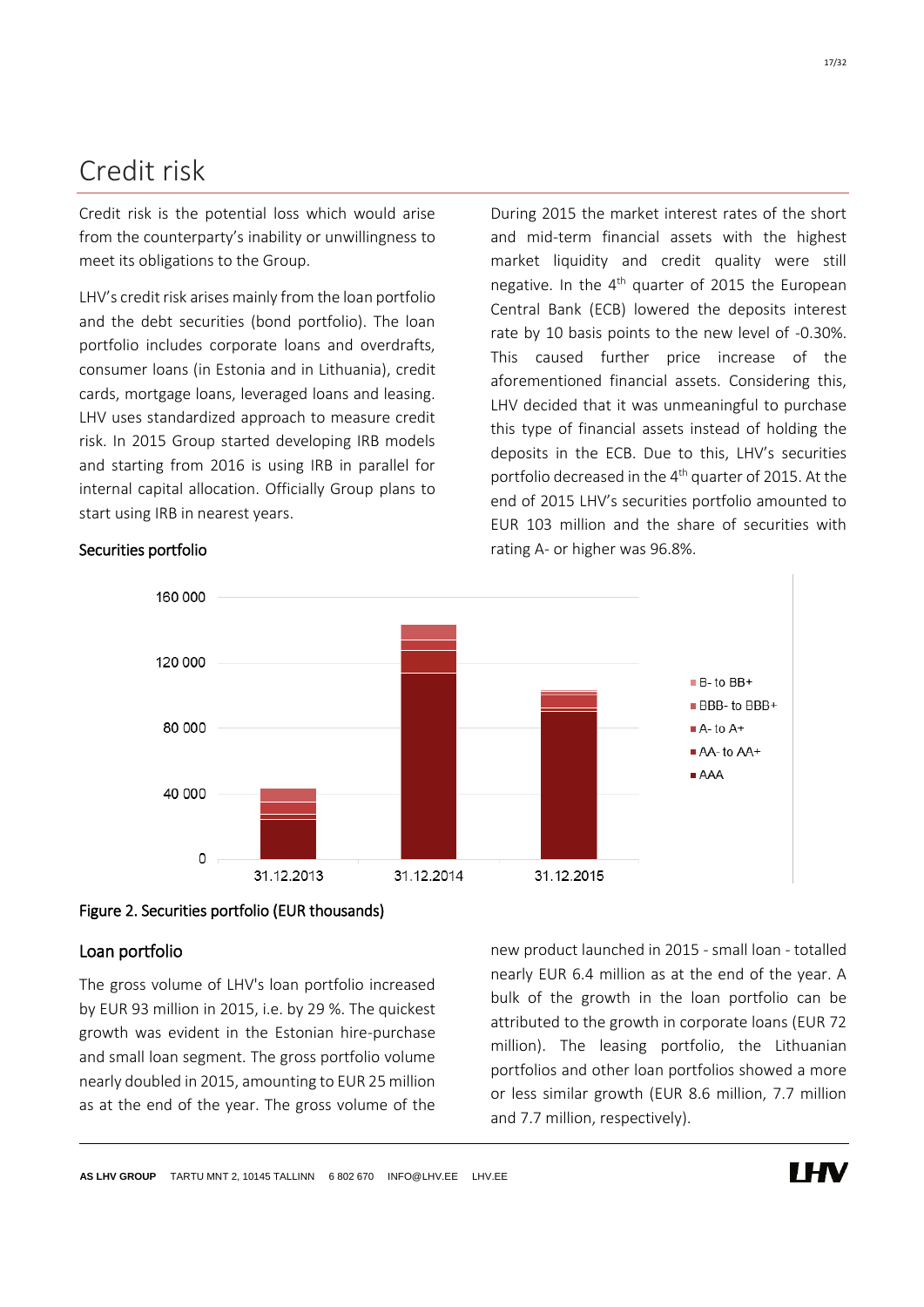



### Figure 3. LHV loan portfolio split by product type (EUR million)

2015 saw a continued improvement in the credit quality of LHV's loan portfolios. The improvement was facilitated by specification of the objectives of portfolio management in the company's credit policy  $1$ . The credit quality was also positively influenced by business sales in Finland. Furthermore, LHV started to dispose of the portfolio of hire-purchase, small loan and credit card obligations overdue for more than 90 days.

> As evident in the following table, the volume of overdue obligations in the portfolio decreased significantly in 2015. At the same time, LHV maintained its conservative provisioning principles as at the end of the year, provisions covered nearly 300 % of the volume overdue for more than 90 days.

| EUR thousands, % of total             | 31.12.2013 | 31.12.2014 | 31.12.2015 |
|---------------------------------------|------------|------------|------------|
| Loans granted,                        | 212,289    | 321,412    | 414,676    |
| Including past due:                   | 8.0%       | 5.8%       | 2.5%       |
| $1-30$ days                           | 3.6%       | 2.6%       | 1.4%       |
| 31-60 days                            | 1.3%       | 0.9%       | 0.5%       |
| 61-90 days                            | 0.7%       | 0.5%       | 0.3%       |
| 91 days and over                      | 2.4%       | 1.8%       | 0.4%       |
| Loan impairments                      | (2.6%)     | (1.7%)     | $(1.1\%)$  |
| Share of impairments in loans over 90 |            |            |            |
| days past due                         | 110.0%     | 94.6%      | 296.0%     |

<sup>1</sup> Restrictions on portions of the portfolio with ratings of 9-12 and 10-12.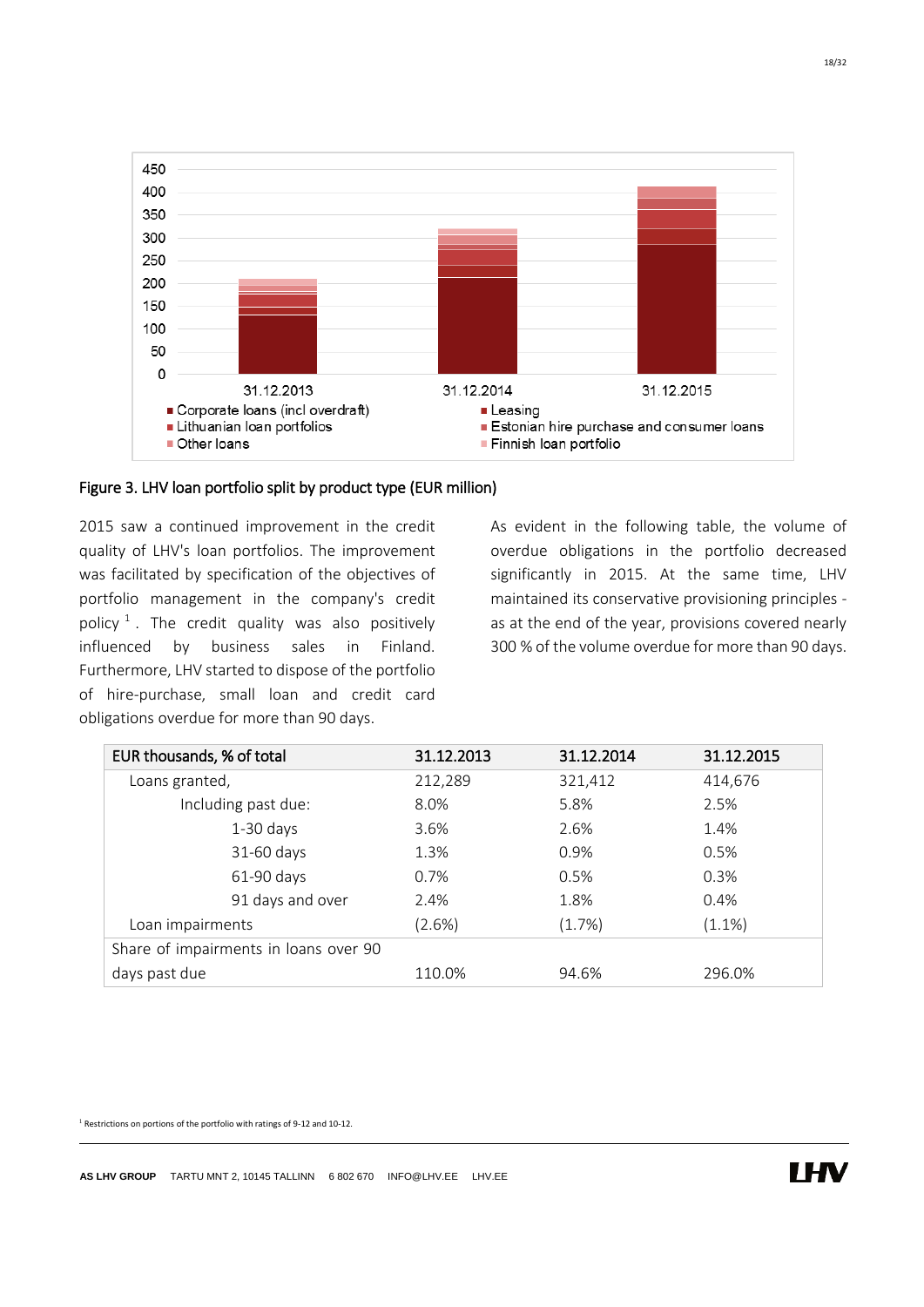#### Table 4. Share of overdue loans and impairments in loans over 90 days past due

In 2015, the Group continued to standardise its provisioning rules and maintained a risk-based approach. The ratings-based provisioning method established in 2014 is used for the business loan portfolio. According to the above method, the highest provisioning rate is applied for the worst ratings (Figure 4). Rating 13 is established based on

an indication of default specified in the internal rules of procedure. Where provisions need to be established, a specific provision is assigned for each customer. The provisioning parameters used for all loan categories are validated on a current basis, with the values changed where necessary.





Approximately 92 % of the total capital requirement for credit risk is associated with the loan portfolio (without considering the concentration risk). The remaining 8 % is divided between assets held with commercial banks, bonds, shares of LHV Varahaldus pension funds and other assets included in the balance sheet.

71 % of the capital requirement for the loan portfolio can be attributed to business loans, 10 % to Lithuanian consumer loans, 8 % to the leasing portfolio and 5 % to Estonian consumer loans (see Table 5 below). Internal assessments of the business loan, leasing and mortgage loan portfolios also takes account of the collateral (real estate and, in case of leasing, vehicles). Therefore, the internal capital requirements with regard to these portfolios are lower than those calculated under standardized rules. On the whole, the internal capital requirement of the loan portfolio is 28 % lower than the standardized capital requirement.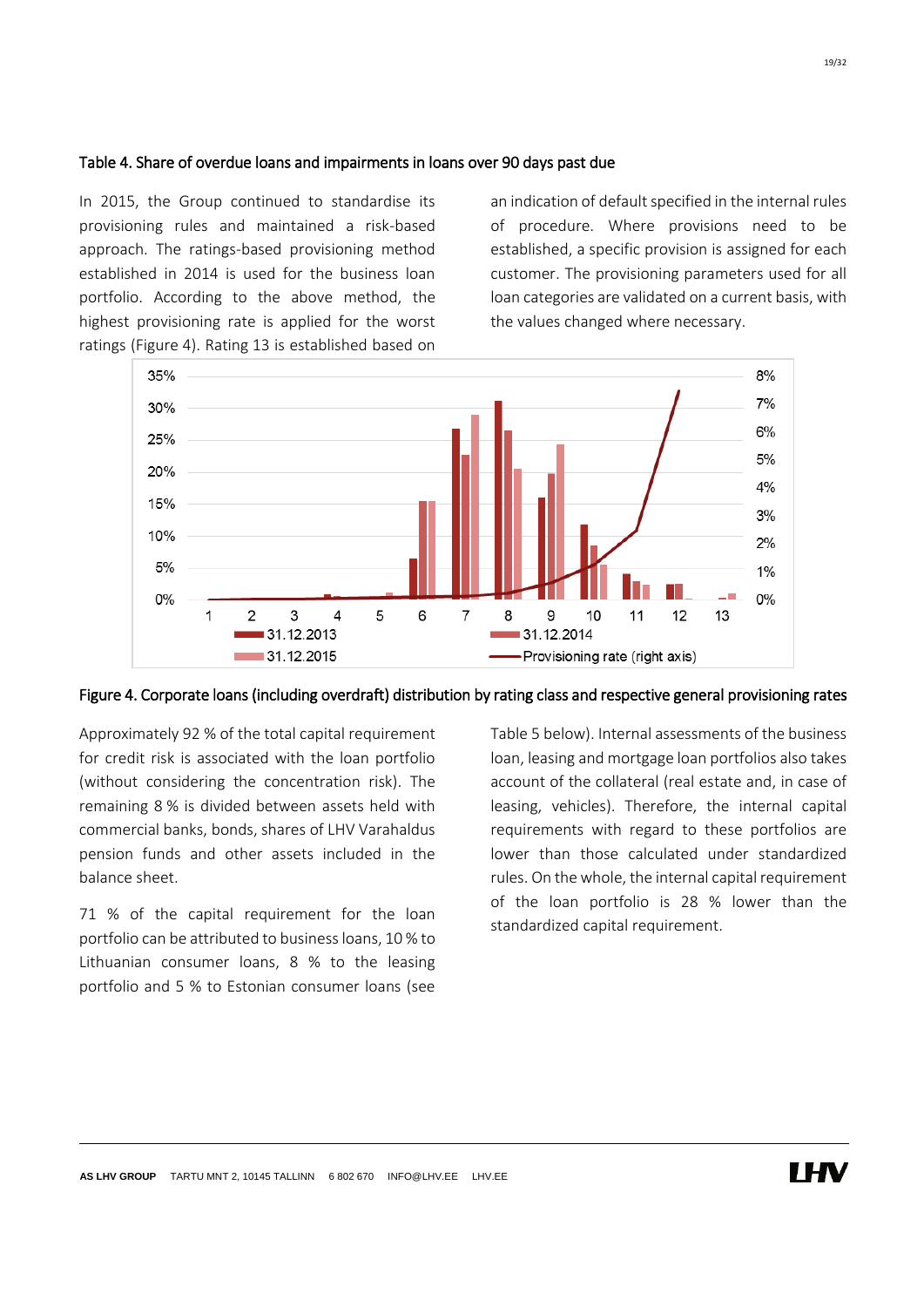|                                                | Amount   | <b>Provisions</b>        | Regulative | Internal |
|------------------------------------------------|----------|--------------------------|------------|----------|
| <b>Corporate banking</b>                       | 300 234  | 1686                     | 258 075    | 181 298  |
| Corporate loans                                | 287012   | 1686                     | 253 512    | 177 203  |
| Guarantees                                     | 13 2 2 2 | $\overline{\phantom{a}}$ | 4563       | 4 0 9 4  |
| <b>Estonian retail banking</b>                 | 62 904   | 528                      | 40768      | 31 037   |
| Leasing                                        | 36 452   | 341                      | 26 340     | 20 313   |
| Private banking                                | 7444     | 0                        | 231        | 231      |
| Credit cards                                   | 3621     | 111                      | 2657       | 2657     |
| Retail loans                                   | 15 3 18  | 77                       | 11 4 8 9   | 7786     |
| Overdraft                                      | 69       | 0                        | 51         | 51       |
| Lithuanian hire-purchase and consumer finance  | 40 136   | 2 1 0 7                  | 28 4 90    | 25 279   |
| LHV Finance hire-purchase and consumer finance | 25 4 86  | 358                      | 18846      | 12 196   |
| <b>Total</b>                                   | 428 761  | 4680                     | 346 178    | 249 810  |

### Table 5. Loan portfolio risk weighted assets by loan products as at 31.12.2015 and comparison with regulative risk weighted assets (Group, EUR thousands)

The assessment of the regulatory capital requirement for bonds included in the banking portfolio is subject to a range of exceptions. Therefore, no regulatory capital requirement has been established (i.e. the risk weighting is set to zero) for the entire bond position (EEA central governments, European Investment Bank, etc.).

In internal calculations, an expert opinion was used for establishing a conservative risk weighting for such positions. A comparison of regulatory and internal risk weightings has been provided in Table 6.

|                | <b>Rating Agency</b> |            | Class              | Regulative | Internal | Amount      |
|----------------|----------------------|------------|--------------------|------------|----------|-------------|
| Moody's        | S&P                  | Fitch      |                    |            |          |             |
| Aaa            | AAA                  | AAA        | Prime              | 0%         | 1%       | 90 158      |
| Aa1            | AA+                  | AA+        |                    | 0%         | 5%       | $\mathbf 0$ |
| Aa2            | AA                   | AA         | High grade         | 0%         | 10%      | 2078        |
| Aa3            | AA-                  | AA-        |                    | 0%         | 15%      | 0           |
| A1             | $A+$                 | $A+$       |                    | 20%        | 20%      | $\mathbf 0$ |
| A2             | Α                    | Α          | Upper medium grade | 20%        | 20%      | $\mathbf 0$ |
| A <sub>3</sub> | A-                   | A-         |                    | 20%        | 30%      | 4 4 0 0     |
| Baa1           | BBB+                 | BBB+       |                    | 50%        | 50%      | 2 5 4 8     |
| Baa2           | <b>BBB</b>           | <b>BBB</b> | Lower medium grade | 50%        | 50%      | 0           |
| Baa3           | BBB-                 | BBB-       |                    | 50%        | 60%      | 994         |

Table 6. Regulative and internal risk weights for the securities in the securities portfolio as at 31.12.2015 (Group, EUR thousands)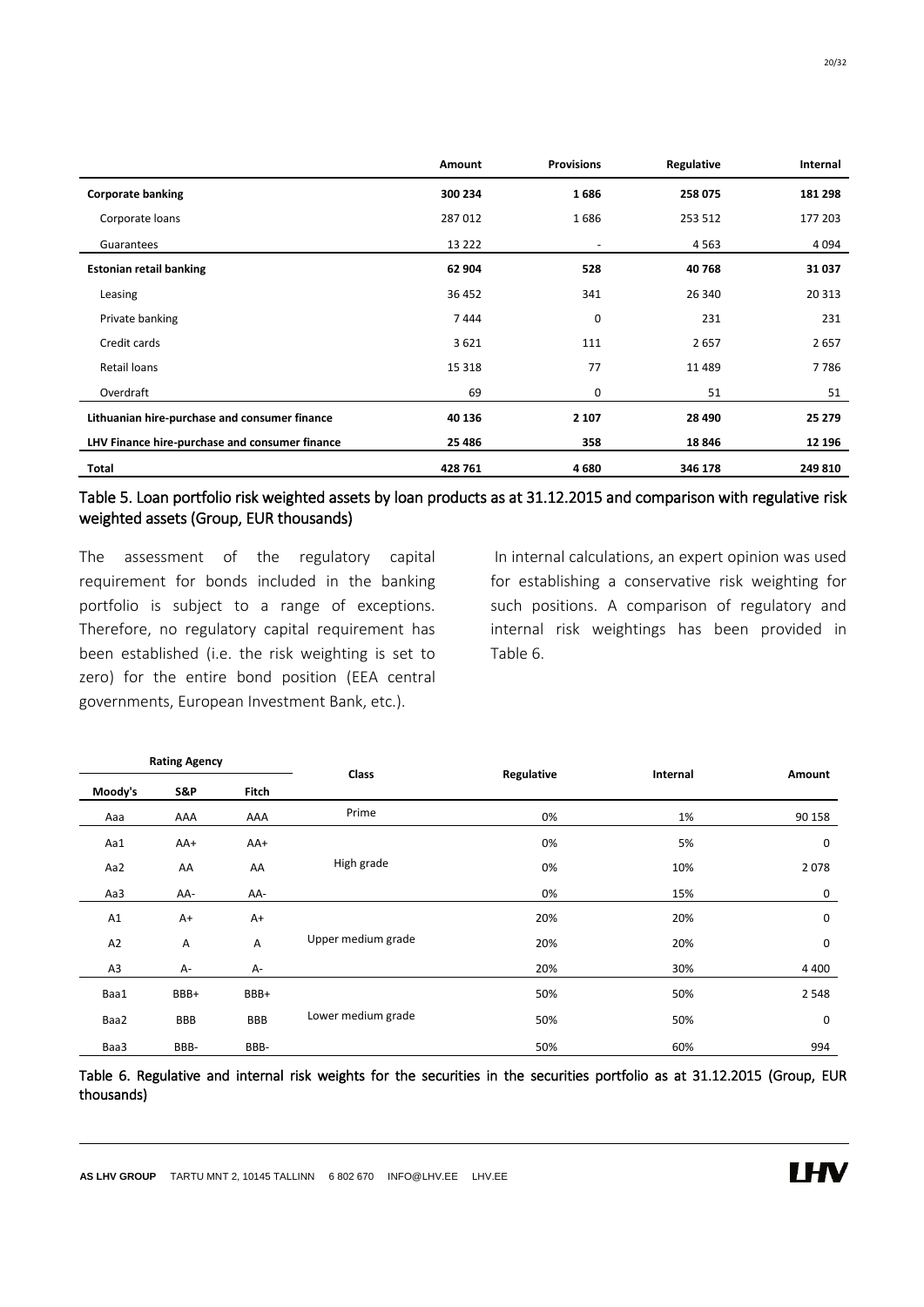## <span id="page-20-0"></span>Concentration risk

Concentration risk includs analysis of the concentration of economic sectors and counterparties.

Figure 5 (see below) serves to illustrate the sectoral breakdown of LHV's corporate loan portfolio (as the primary source of concentration risk), year-overyear. In the meantime, risk positions have been scaled down significantly as a result of real estate dynamics, growth in the manufacturing industry and other services. All counterparties considered (correspondent banks, counterparties of derivative transactions, bonds), the Herfindahl-Hirschman index, which is used for measuring the scale of the concentration risk, dropped from 21.3 % in 2014 to 19.1 % in 2015. Consequently, the capital requirement for sectoral concentration risk amounts to 4.63 % of the regulatory capital requirement (2014: 6 %).



#### Figure 5. Loan portfolio breakdown by sector as at 31.12.2015 (LHV Pank, % of total loan portfolio)

*\* From 2016 onwards, LHV uses, in determining the capital requirement under the Herfindahl-Hirschman index, the supplementary method which, instead of 2 %-steps, increases smoothly against the increase in the value of the index, but retains the level of conservatism on the average.*

The following Figure 6 shows the breakdown of the corporate loan portfolio with regard to

counterparties whose risk exposure exceeds EUR 1 million as at 31 December 2014 and 31 December 2015. Even though the number of counterparties has increased significantly, compared to the previous period, this increase does not exceed the growth of the loan portfolio as a whole, and is proportionally significantly lower than the rate of growth in capital.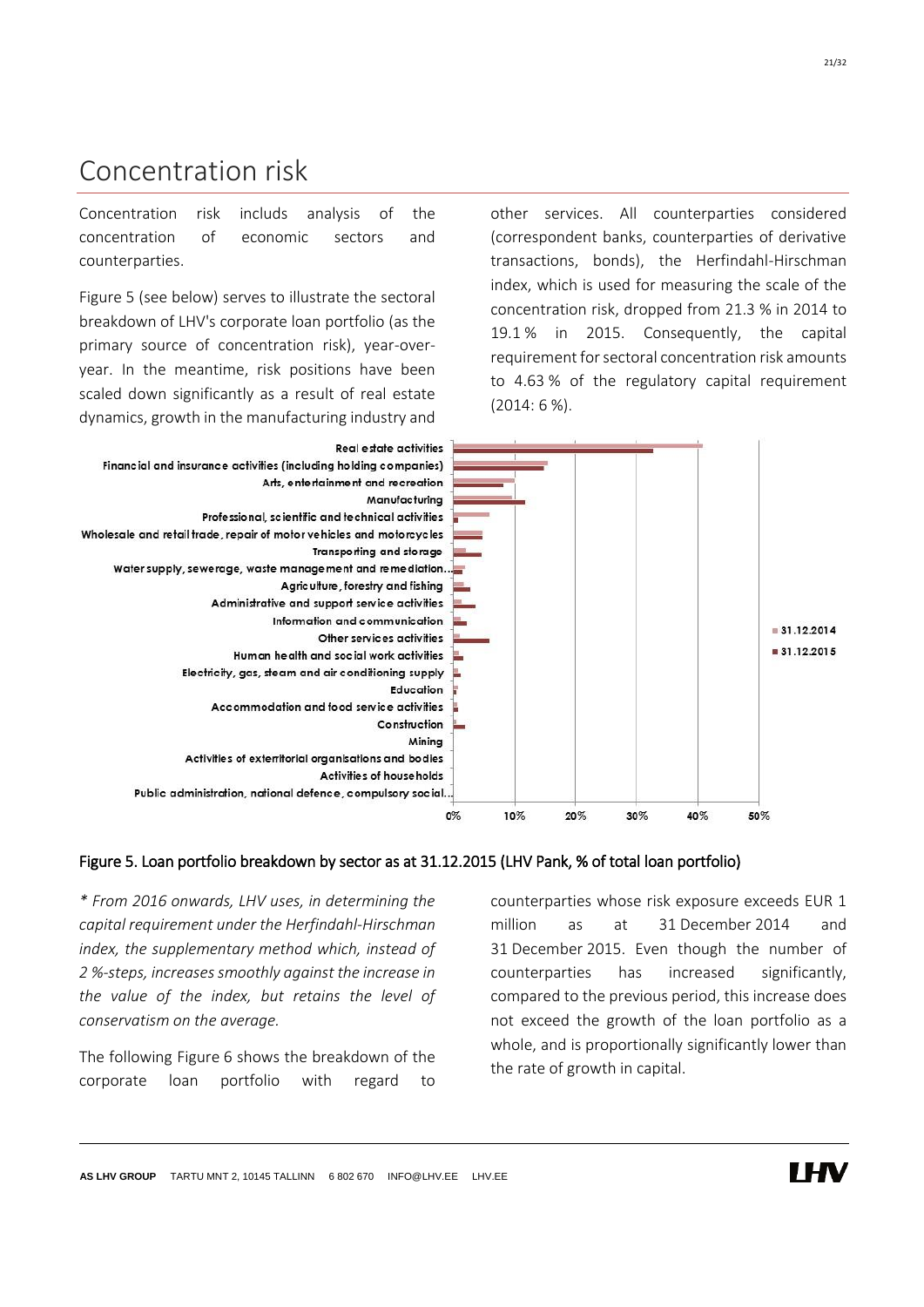

### Figure 6. Number of counterparties whose exposure is higher than 1 million euros as at 31.12.2014 and 31.12.2015 (LHV Pank, number, EUR million)

Due to the high concentration of the bond portfolio with regard to EU and US bonds last year, the Herfindahl-Hirschman index, which measures concentration in terms of the bank's counterparties (correspondent banks, counterparties of derivative transactions, bonds), dropped from the level of 3.9 % in 2014 to 2.1 % in 2015. This means that the capital requirement for counterparty concentration risk amounts to 2.8 % of the regulatory capital requirement (2014: 4 %).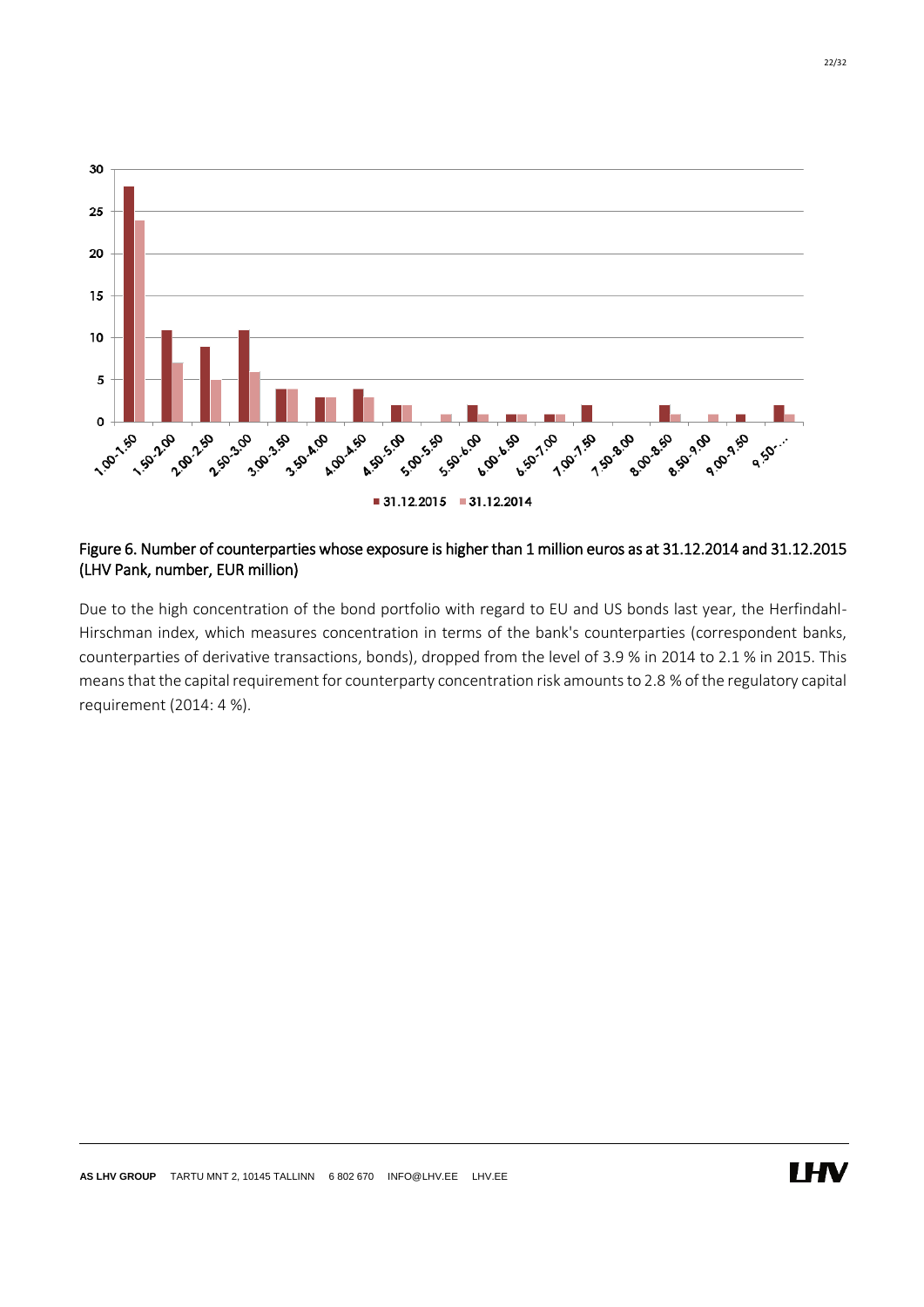## <span id="page-22-0"></span>Market risk including interest risk in banking book

Market risk arises from LHV's trading and investment activities in the financial markets from interest rate products, foreign exchange and stock markets as well as lending activities and collecting financial resources. Market risk is a potential loss which may arise from unfavourable changes in foreign exchange rates, prices of securities or interest rates. Internal judgement is used to assess potential losses. In order to mitigate market risk, conservative limits have been established for the trading portfolio and open foreign currency exposures. Monitoring of the set limits is performed by the LHV Pank Risk Control Unit.

LHV Group has made decision not to take extensive positions including market risks. Main positions are rising from liquidity management, where LHV Bank holds sizable amount of it's liquidity in highly liquid bonds. Group does not take optionality risks and uses internal market risks models only in limited amount. For capitalization purposes only standard approach is used for calculating capital charges.

### Foreign currency risk

Foreign currency risk may arise from acquisition of securities denominated in foreign currencies or foreign currency receivables and liabilities. The Risk Control Unit of LHV Pank is responsible for daily monitoring of open foreign currency positions. If the open currency position exceeds the internal or external limits set by the law, then measures are immediately implemented to close or reduce such positions (hedging the risk with relevant instruments, such as spot transaction, foreign currency forwards or futures).

#### Open currency exposures

The following tables present the risks arising from open currency exposures. Assets and liabilities denominated in foreign currencies have been presented in euro equivalent in respective columns, according to the ECB exchange rate prevailing at the balance sheet date. Open currency exposure and the volume of financial assets and liabilities of the Group at the balance sheet date do not significantly differ from the average exposure during the year.

| 31.12.2015                                                      | <b>EUR</b> | <b>CHF</b> | <b>GBP</b> | <b>SEK</b> | <b>USD</b> | Other    | <b>Total</b> |
|-----------------------------------------------------------------|------------|------------|------------|------------|------------|----------|--------------|
| Assets bearing currency risk                                    |            |            |            |            |            |          |              |
| Due from banks and investment companies                         | 218 849    | 1638       | 1 1 0 1    | 587        | 7338       | 988      | 230 501      |
| Financial assets at fair value                                  | 71894      | 0          | $\Omega$   | 1          | 38 213     | 8        | 110 116      |
| Loans and advances to customers                                 | 408 804    | 0          | $\Omega$   | 79         | 1070       | 44       | 409 997      |
| Receivables from customers                                      | 1945       | 0          | $\Omega$   | 0          | 81         | 0        | 2026         |
| Other financial assets                                          | 233        | 0          | $\Omega$   | 0          | 707        | 0        | 940          |
| Total assets bearing currency risk                              | 701 725    | 1638       | 1 1 0 1    | 667        | 47 409     | 1040     | 753 580      |
| Liabilities bearing currency risk                               |            |            |            |            |            |          |              |
| Deposits from customers and loans received                      | 579 117    | 1605       | 2 5 4 9    | 353        | 48 279     | 857      | 632 760      |
| Financial liabilities at fair value                             | 89         | 0          | 0          | 0          | 0          | 0        | 89           |
| Accounts payable and other financial liabilities                | 4015       | 45         | 2 9 0 2    | 308        | 9 2 1 9    | 799      | 17 288       |
| Subordinated debt                                               | 30 900     | 0          | 0          | 0          | 0          | 0        | 30 900       |
| Total liabilities bearing currency risk                         | 614 121    | 1650       | 5451       | 661        | 57498      | 1656     | 681 037      |
| Open gross position derivative assets at contractual value      | $\Omega$   | 0          | 4 3 6 0    | $\Omega$   | 10 127     | $\Omega$ | 14 4 8 7     |
| Open gross position derivative liabilities at contractual value | 14 4 8 7   | 0          | $\Omega$   | 0          | 0          | 0        | 14 4 8 7     |
| Open foreign currency position                                  | 73 117     | $-12$      | 10         | 6          | 38         | $-616$   | 72 543       |

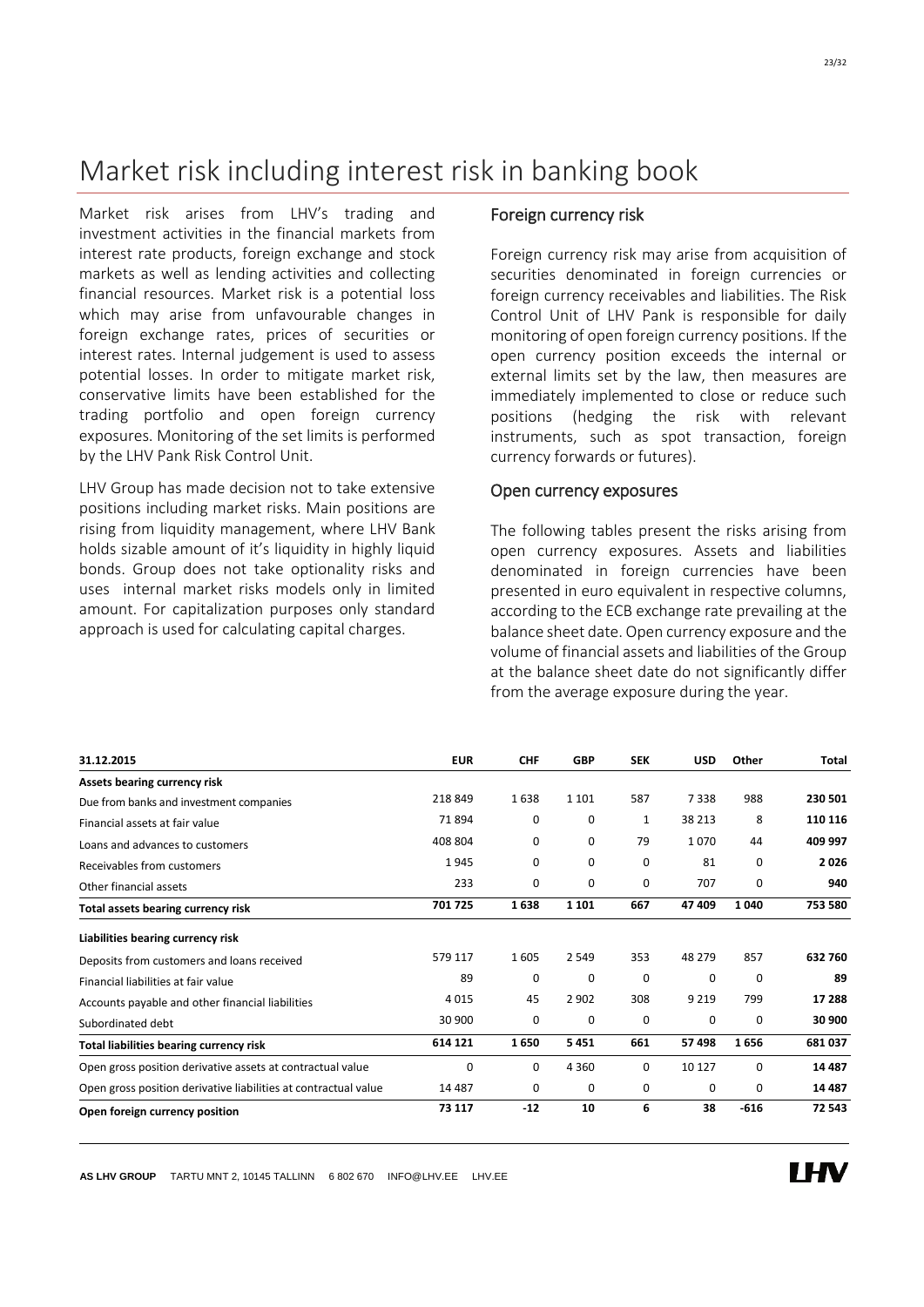#### Table 7. The Group's open currency exposures (EUR thousands)

\* The balances of total assets and total liabilities bearing currency risk do not include currency futures at their fair value, but they are shown here at their full contractual cash flow amounts as off-balance sheet assets and liabilities; also, the table does not include the assets (tangible and intangible assets) and liabilities (provisions) not bearing currency risk and equity.

#### Price risk

Financial instruments bearing price risk at the Group are mainly debt securities held in the trading portfolio and investment portfolio and available for sale portfolio. At the Group, limits are set for the size of the portfolios and acceptable credit quality ratings are specified for debt securities in the investment portfolio and trading portfolio. The Risk Control Unit monitors the compliance with limits. In addition, LHV Varahaldus mandatory shares in pension funds bear the price risk. Namely, pursuant to the Investment Funds Act, LHV Varahaldus as the management company has to own at least 1% of the number of units in each of the mandatory pension fund managed by it.

LHV Pank does not hold significant amounts of equity securities in its position, due to which the sensitivity to change in the market value of these positions is marginal. LHV Pank's debt securities portfolio recognised at the market price is shortterm and of high quality, therefore, the effect of the changes in market risk premiums on the market value of the debt security portfolio as at 31.12.2015 should remain at around 1.0% according ot the performed stress-testing (2014: 0.9%.)

#### Intrest rate risk

Interest rate risk reflects the mismatch in the statement of financial position items and the offbalance sheet items when interest rate repricing periods, volumes or the underlying interest rate of assets, liabilities and derivatives do not correspond exactly. The goal of monitoring, measuring and managing interest rate risk is to evaluate the profitability of the Group's interest-bearing products, to forecast interest income and to set limits for risk management in order to prevent significant reduction of income through limitation of risks in two aspects:

- cash flow interest rate risk whereby in case of a 1% change in market interest rates, a change in annual net interest income is limited as compared to the estimated actual income based on the term structure of instruments currently in the statement of financial position;
- fair value interest rate risk whereby in case of a 1% change in market interest rates, a change in the Group's economic value is limited (fair value of assets and liabilities is determined by discounting the future cash flows at the market rate of interest).

The deposits interest rates did not change in 2015 remaining at the level of up to 1.0%. The interest rates of deposits maintained their level in 2015, at a maximum of 1%.

The table below shows the structure of the interestearning assets and interest-bearing liabilities of the Group according to the recalculation dates of interest rates at the principal amounts of receivables and liabilities. Leveraged loans are treated as a onemonth product maturing at the next interest fixing date.

The operational interest rate risk management is the Group's Treasury's responsibility.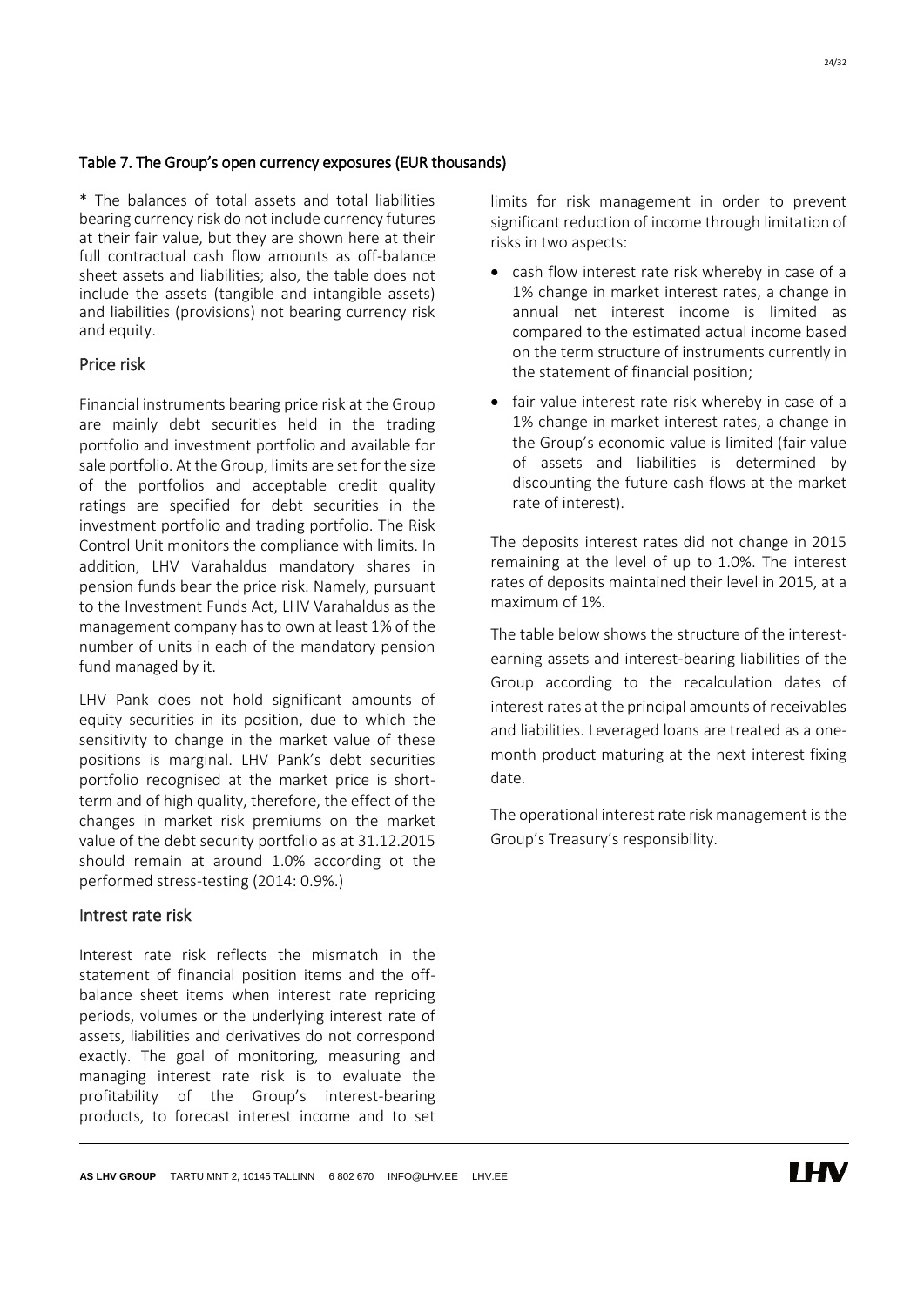|                                                  | Up to    | $3 - 12$ | $1-5$    | Over     |              |
|--------------------------------------------------|----------|----------|----------|----------|--------------|
| 31.12.2015                                       | 3 months | months   | vears    | 5 years  | <b>Total</b> |
| Interest-earning assets                          |          |          |          |          |              |
| Due from banks and investment companies          | 230 501  | 0        | 0        | 0        | 230 501      |
| Financial assets at fair value (debt securities) | 27023    | 60 281   | 11 246   | 2792     | 101 342      |
| Loans and advances to customers                  | 191923   | 171828   | 45 810   | 3 4 1 2  | 412 973      |
| <b>Total</b>                                     | 449 447  | 232 109  | 57056    | 6 204    | 744 816      |
| <b>Interest-bearing liabilities</b>              |          |          |          |          |              |
| Deposits from customers and loans received       | 54 032   | 208 943  | 367 190  | 1824     | 631 989      |
| Subordinated debt                                | 0        | 0        | 0        | 30 900   | 30 900       |
| Total                                            | 54 032   | 208 943  | 367 190  | 32724    | 662 889      |
| Net interest sensitivity gap                     | 395 414  | 23 167   | -310 134 | $-26520$ | 81927        |

Table 8. The Group's interest-earning assets and interest-bearing liabilities structure based on the interest rate recalculation dates (EUR thousands)

25/32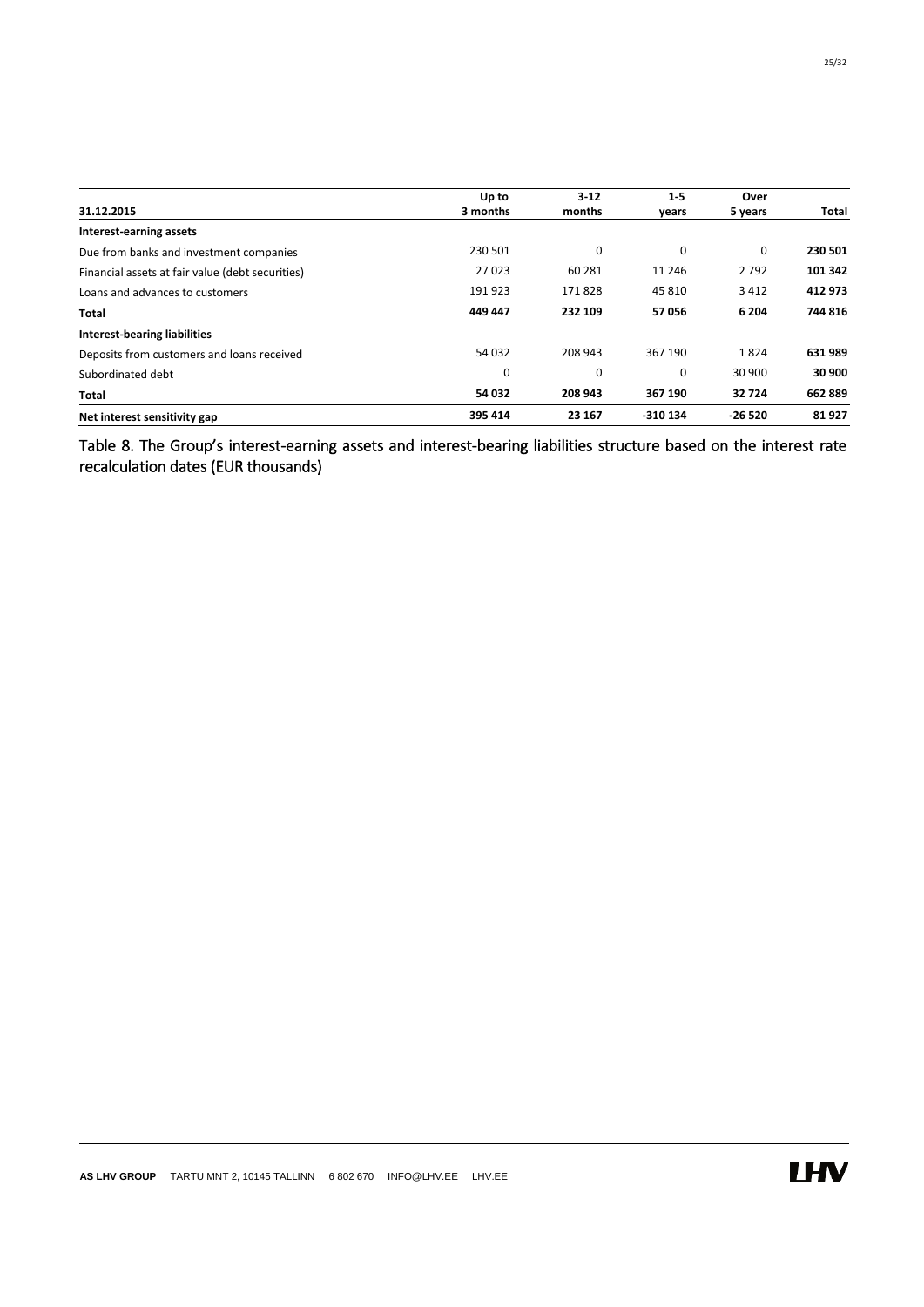## <span id="page-25-0"></span>Operational risk

Operational risk is a potential loss caused by human, process or information system flaws. When completing transactions, transaction limits and competence systems are used to minimise potential losses and the segregation of duties principle is used in the Group's working procedures, according to which there should be an approval by at least two employees or units in order to carry out a transaction or procedure.

LHV Group uses standard approach in measuring operational risk. At least once a year, a selfevaluation procedure is carried out with regard to risks and controls, aimed at identifying, evaluating and monitoring operational risks liable to affect the attainment of the business objectives. In 2015, the Group continued paying special attention to further development of business continuity processes. Critical business processes have now been mapped, along with the preparation of business continuity plans, so as to swiftly respond to potential business interruptions and continue providing the services under normal conditions.

The information received from monitoring operating risk helps to gather initial information to secure capital adequacy of the Group and to evaluate capital requirements. The analysis of cases collected into the database enables the Group to identify the flaws in rules of procedure, avoid making mistakes in the future and mitigate possible risks or define the terms of their acceptance. The risk control manager of the Group is responsible for collecting information. The operational risk database contains structured information on incidents that have been classified as operational risk and have caused LHV potential or actual damage. An analysis of the cases included in the database allows to identify potential weaknesses in the rules of procedure, prevent errors in the future, and mitigate potential risks or specify the conditions of acceptability of such risks. Operational risk incidents have been classified according to their criticality. The following two figures provide an overview of the number an volume of incidents (critical and major) and loss events in LHV's largest business unit AS LHV Pank and its subsidiary AS LHV Finance, broken down by years.



Figure 7. Number of loss events and total loss amount during years 2012-2015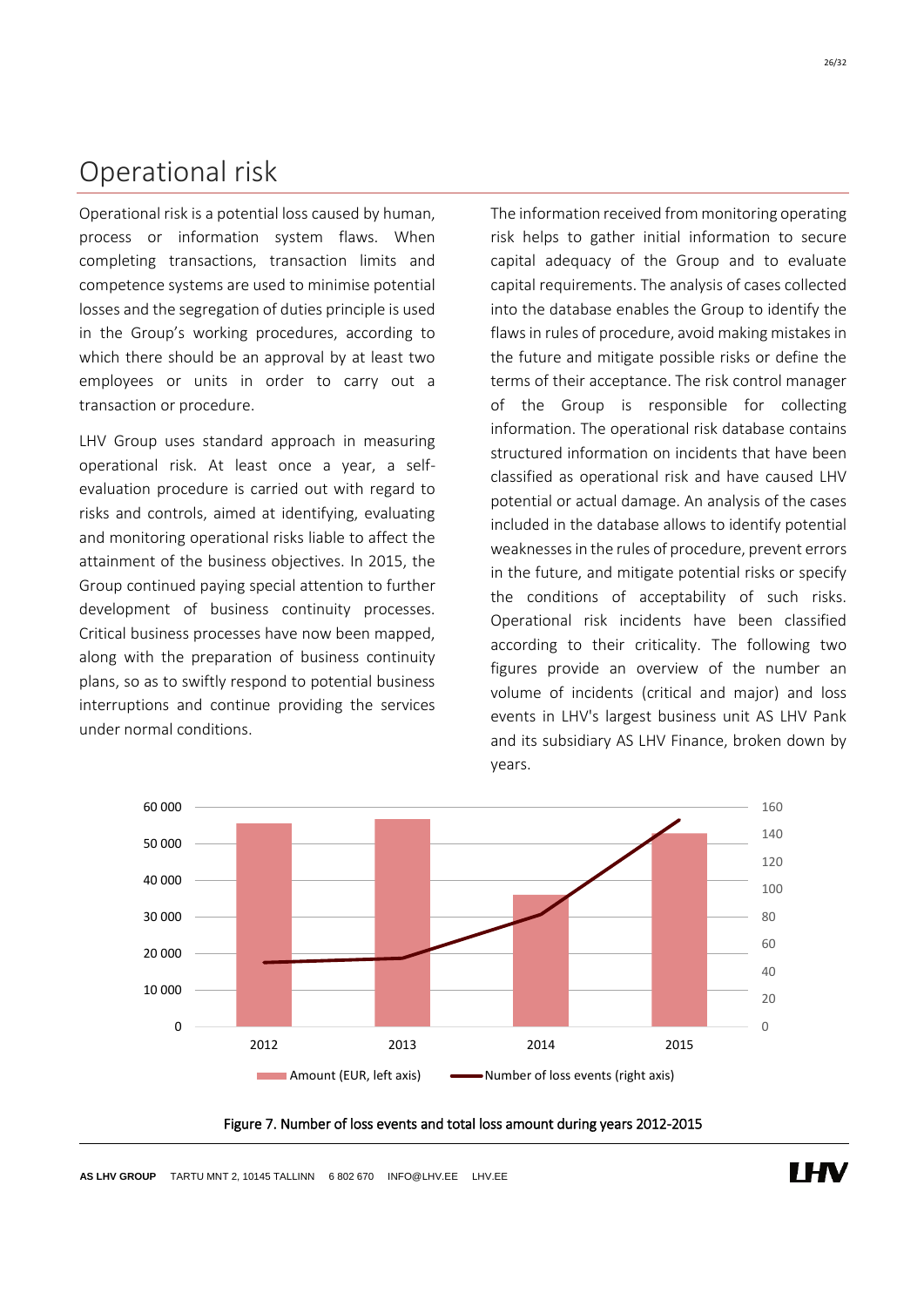In 2015, the number of loss events nearly doubled. Nonetheless, the extent of the damage incurred due to materialisation of operational risk did not exceed that of 2012 and 2013.

Even though the annual number of critical and major operational risk incidents decreased, the total number of incidents increased in 2015.



Compliance control and internal audit department have an important role in evaluating, monitoring and mitigating the operational risk. Pursuant to the Credit Institutions Act and Securities Market Act, the main task of Compliance Officer is to define the risks of non-compliance of the activities of the Group with legislation, recommended guidelines of the Financial Supervision Authority and procedure rules of the Group, considering the nature, range and complexity of business and services rendered, and arrangement of mitigating or avoiding those risks. Internal audit is an independent and objective function, assuring and consulting activity that is targeted at improving the Group's performance and adding value. Internal audit helps achieving the goals of the Group, using a systematic and disciplined approach to assess and increase the efficiency of the risk management, control and organisational management process.

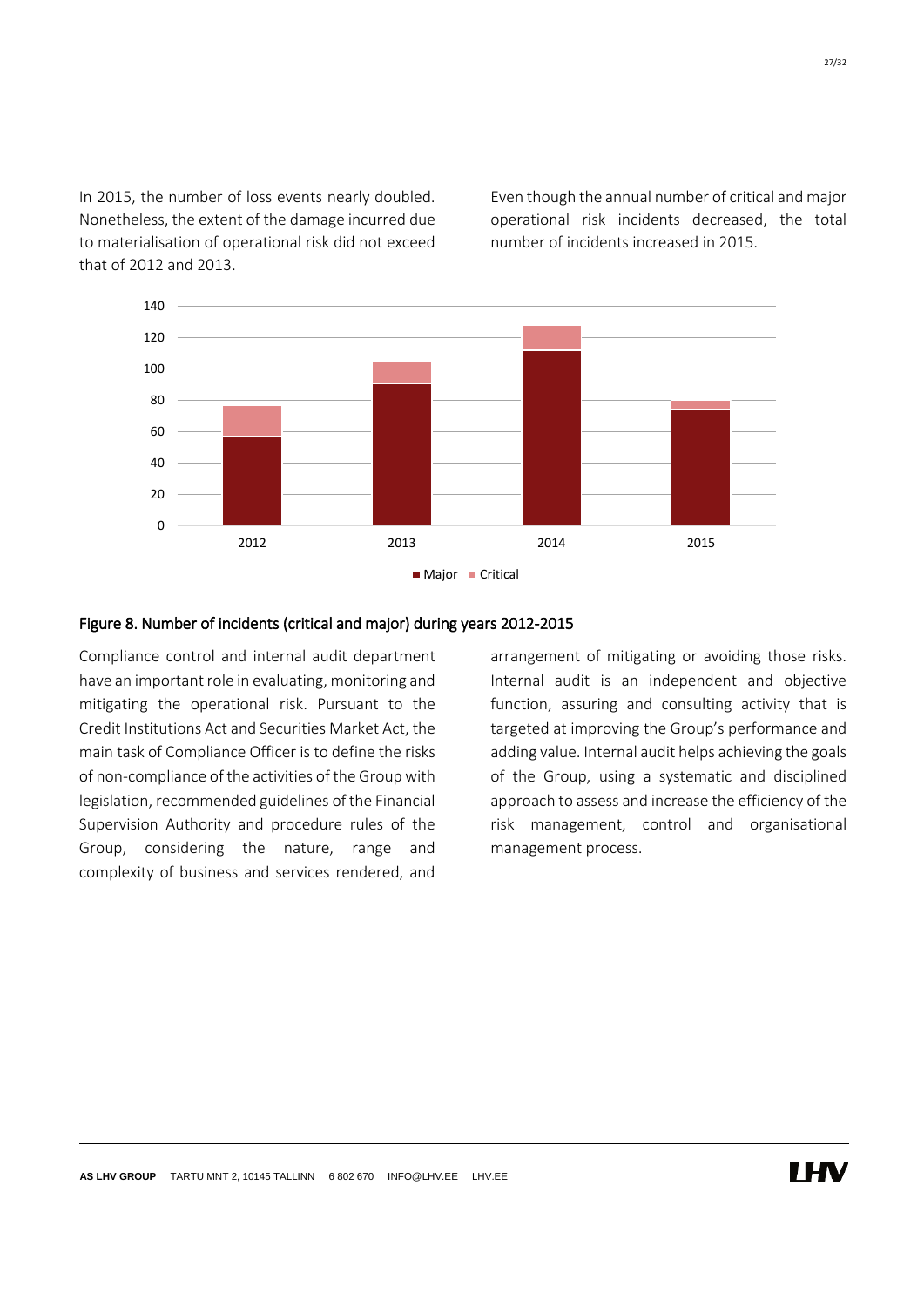## <span id="page-27-0"></span>Liquidity risk

Liquidity risk relates to the solvency of the Group to meet its contractual obligations on time and it arises from differences between maturities of assets and liabilities.

The Group's liquidity management and strategy is based on risk policies, resulting in various liquidity risk measures, limits and internal procedures. As per policy statements, the Group's liquidity management reflects a conservative approach towards liquidity risk.

In order to hedge liquidity risk, the probable net position of receivables and liabilities by maturities is regularly monitored and adequate amounts of liquid assets are kept in each time period. The Group's Treasury is responsible for the management of liquidity risk.

The liquidity buffer consists of cash and deposits with the central bank and liquid securities held by the Group's Treasury, which can be readily sold or used as a collateral in funding operations with the central bank. The Group has a sufficient supply of liquid resources to enable issuing standby loans. Also the concentration of the Group's liabilities by maturities is monitored.

Alongside daily monitoring of liquidity risk, LHV also carries out the assessment of liquidity risk as stipulated in the internal rules for the management of liquidity risk (stress testing), by taking account of the change in assets and liabilities within the framework of the ICAAP simulation. The risk assessment serves to determine the bank's resilience (survival period) in the case of a crossmarket and idiosyncratic stress scenario. In order to measure the liquidity risk and identify the exposure to liquidity shortages, both contractual and behavioural positive and negative cash flows are examined without encumbering the value of liquid assets and their estimated changes. This allows to ascertain the bank's liquidity buffer for various time horizons. The accumulation of the figures allows to estimate the time period during which LHV Pank is able to maintain a positive liquidity buffer. In the event of a deep crisis, the liquidity position of LHV Pank is not expected to turn negative over a 12 month horizon as at 31 December 2015 (2014: no changes).

Internal metrics are complemented by the Basel III and banking regulation metrics - the Liquidity Coverage Ratio (LCR) and the Net Stable Funding Ratio (NSFR). For both ratios minimum is set to 100%, although according to the currently available information NSFR will be imposed as minimum requirement from the year 2018.

The LCR and NSFR as calculated based on the inputs valid on the date of calculations, are presented in the figure below.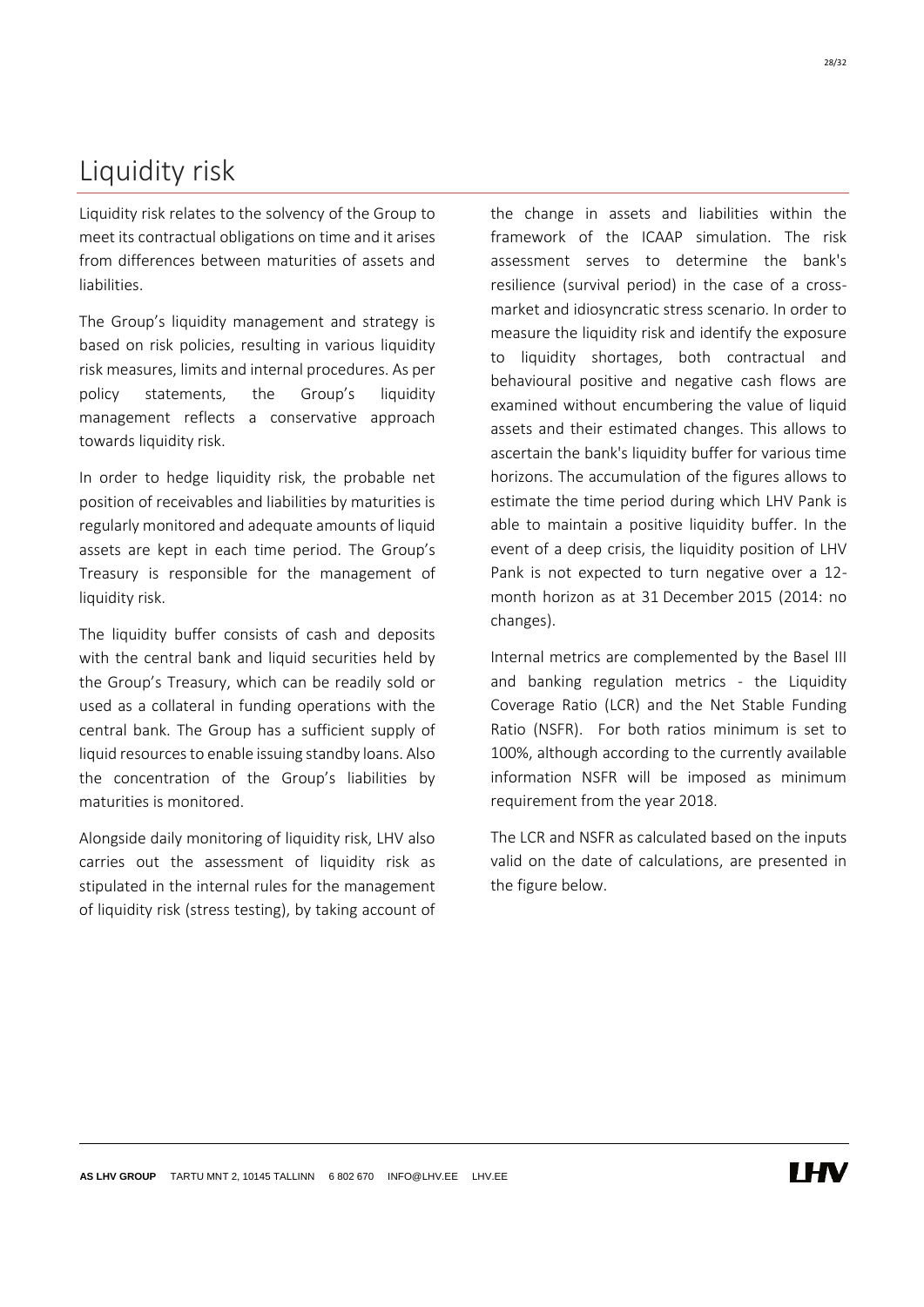

### Figure 9. LHV Pank's LCR and NSFR during years 2012-2015

Starting from the  $2^{nd}$  quarter of 2014 changed inputs are used. The NSFR in 2014 and 2015 is calculated according to the Basel Committee on Banking Supervision guidelines and standard published in October 2014.

#### Asset encumbrance

Asset encumbrance arises from collateral pledged against secured funding and other collateralised obligations. Group has used TLTRO funding and it's secured with bond portfolio. The total amount of assets encumbered was 13 million eur. No other

encumbered positions were held by Group as end of 2015.

### Maturity structure

The following tables present the distribution of financial assets and liabilities, excluding derivatives, by due dates and by future contractual undiscounted cash flows. In the maturity analysis, the cash flows are split into the maturity buckets in which the cash flows occur (including interest cash flows).

|                                                                       |           | Up to    | $3 - 12$      | $1-5$    | Over    |         |
|-----------------------------------------------------------------------|-----------|----------|---------------|----------|---------|---------|
| 31.12.2015                                                            | On demand | 3 months | <b>Months</b> | vears    | 5 years | Total   |
| Liabilities by contractual maturity dates                             |           |          |               |          |         |         |
| Deposits from customers and loans received                            | 433 027   | 66 578   | 110 230       | 23 2 84  | 716     | 633 835 |
| Subordinated debt                                                     | 0         | 532      | 1596          | 8511     | 39 810  | 50 449  |
| Accounts payable and other financial liabilities                      | 0         | 17 288   | $\Omega$      | $\Omega$ | 0       | 17 288  |
| Unused loan commitments                                               | 0         | 118 696  | $\Omega$      | 0        | 0       | 118 696 |
| Financial guarantees by contractual amounts                           | 0         | 5 3 6 9  | $\Omega$      | $\Omega$ | 0       | 5 3 6 9 |
| Foreign exchange derivatives (gross settled)                          | 0         | 14 4 87  | $\Omega$      | 0        | 0       | 14 4 87 |
| Financial liabilities at fair value                                   | 0         | 26       | 63            | 0        | 0       | 89      |
| <b>Total liabilities</b>                                              | 433 027   | 222 976  | 111889        | 31795    | 40 5 26 | 840 213 |
| Assets held for managing liquidity risk by contractual maturity dates |           |          |               |          |         |         |
| Due from banks and investment companies                               | 230 501   | $\Omega$ | $\Omega$      | $\Omega$ | 0       | 230 501 |
| Financial assets at fair value (debt securities)                      | 0         | 19 250   | 69 590        | 12 13 6  | 2977    | 103 953 |
| Loans and advances to customers                                       | 0         | 43 3 64  | 114 515       | 280732   | 19 297  | 457 908 |
| Receivables from customers                                            | $\Omega$  | 2026     | $\Omega$      | $\Omega$ | 0       | 2026    |
| Other financial assets                                                | 940       | 0        | 0             | 0        | 0       | 940     |

**AS LHV GROUP** TARTU MNT 2, 10145 TALLINN 6 802 670 INFO@LHV.EE LHV.EE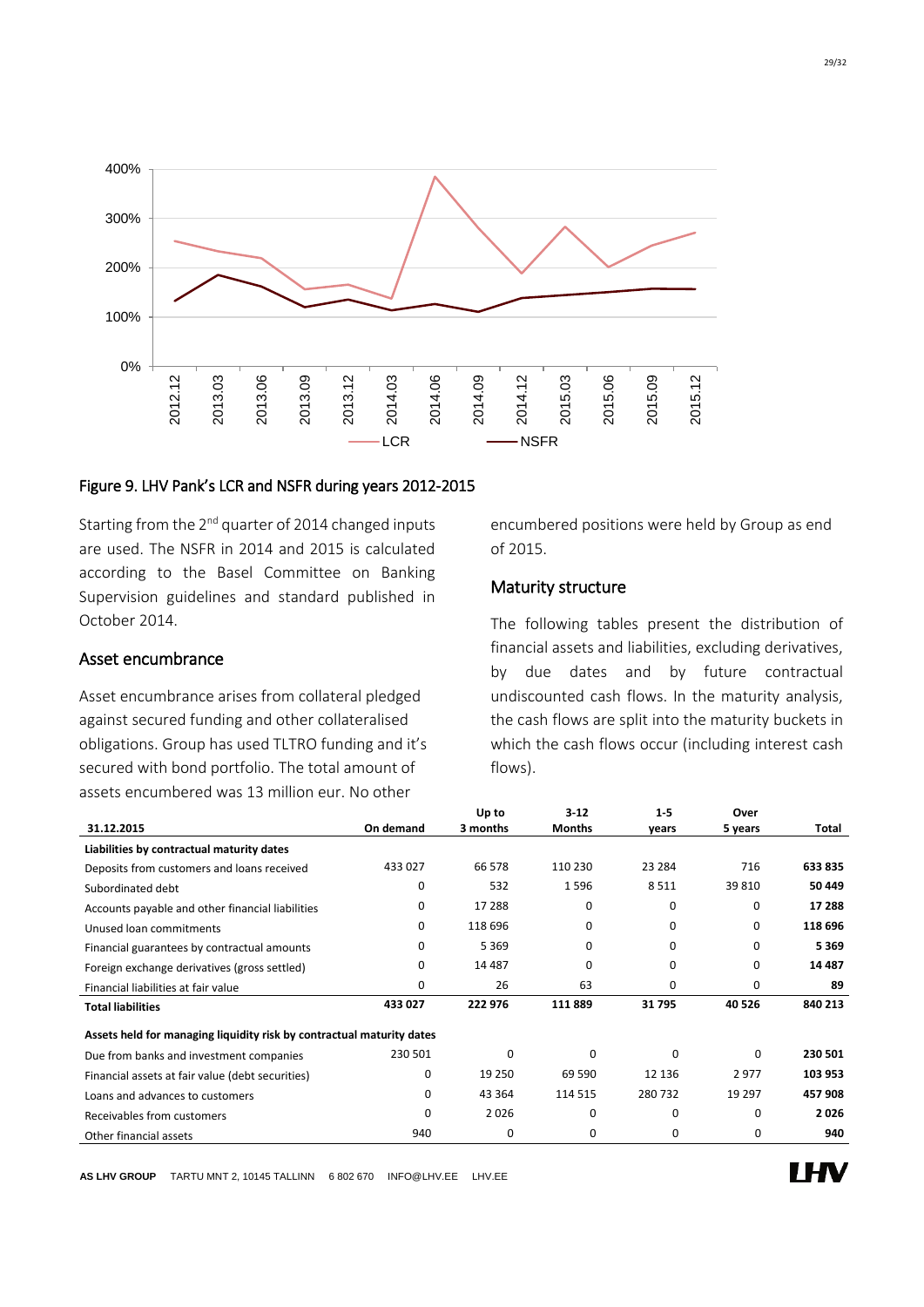| Foreign exchange derivatives (gross settled)  |           | 14 487    |         |         |          | 14 4 8 7 |
|-----------------------------------------------|-----------|-----------|---------|---------|----------|----------|
| Total assets held for managing liquidity risk | 231 441   | 79 127    | 184 105 | 292868  | 22 274   | 809 815  |
| Maturity gap from assets and liabilities      | $-201586$ | $-143849$ | 72 216  | 261 073 | $-18252$ | $-30398$ |

Table 9. Group's assets and liabilities distribution by maturity dates (EUR thousands)

## <span id="page-29-0"></span>Other risks

### Strategic risk and business risk

For reasons of corporate growth, LHV's strategic risk is estimated to exceed the strategic risk of a bank positioned in a stable stage. At the same time, the strategic risk is mitigated via the preparation of carefully deliberated business plans and analyses. Furthermore, the management (both the Management Board and the Supervisory Board) of both AS LHV Pank and AS LHV Group has a long-term track record in banking and/or business ventures. Entries into new markets are always preceded by an in-depth analysis, engaging experts in the particular field, where necessary.

### Reputation risk

Reputation risk is defined as a risk related to the deterioration of LHV's image in the eyes of customers, business partners, owners, investors or supervisory authorities. Reputation risk can, above all, be attributed to the materialisation of other risks (e.g. as a result of materialisation of operational risk or strategic risk). In each case, the risk may arise from failure to comply with either stated norms, which are likely to change over time, so and assessment of reputational risk can't be static.

LHV mitigates reputation risk by carrying out regular risk management training as well as by continually improving the LHV-wide risk management framework, thus ensuring a strong risk culture.

## Country risk

Similarly to reputation risk, country risk mainly occurs as a result of manifestation of other risks (operational risk, credit risk, strategic risk). In addition to Estonia, LHV also pursues business operations in Lithuania. The business operations in Finland were disposed at the beginning of 2015, with LHV having operated on the market since 2009. In 2013, in cooperation with a recognised local company (Razfin), LHV acquired a readily available and operational loan portfolio in Lithuania. As at the end of 2015, the gross Lithuanian portfolio amounted to EUR 39.7 million or 9.6 % of LHV's total loan portfolio.

## Envirnonmental risk

The Group's approach to environmental credit risk managementaddresses risk under any of two categories:

Direct Risk can arise when the Group takes commercial land as collateral. In many jurisdictions, enforcement of a commercial mortgage by the bank, leading to possession, potentially renders the Group liable for the costs of remediating a site if deemed by the regulator to be contaminated, including for pre-existing conditions. Group's approach requires commercial land, if being pledged as collateral, to be subject to a screening mechanism.

Assessment of the commercial history of a piece of land and its potential for environmental contamination helps ensure any potentialenvironmental degradation is reflected in the value ascribed to that security. It also identifies potential liabilities which may be incurred by the Group, if realisation of the security were to become a possibility.

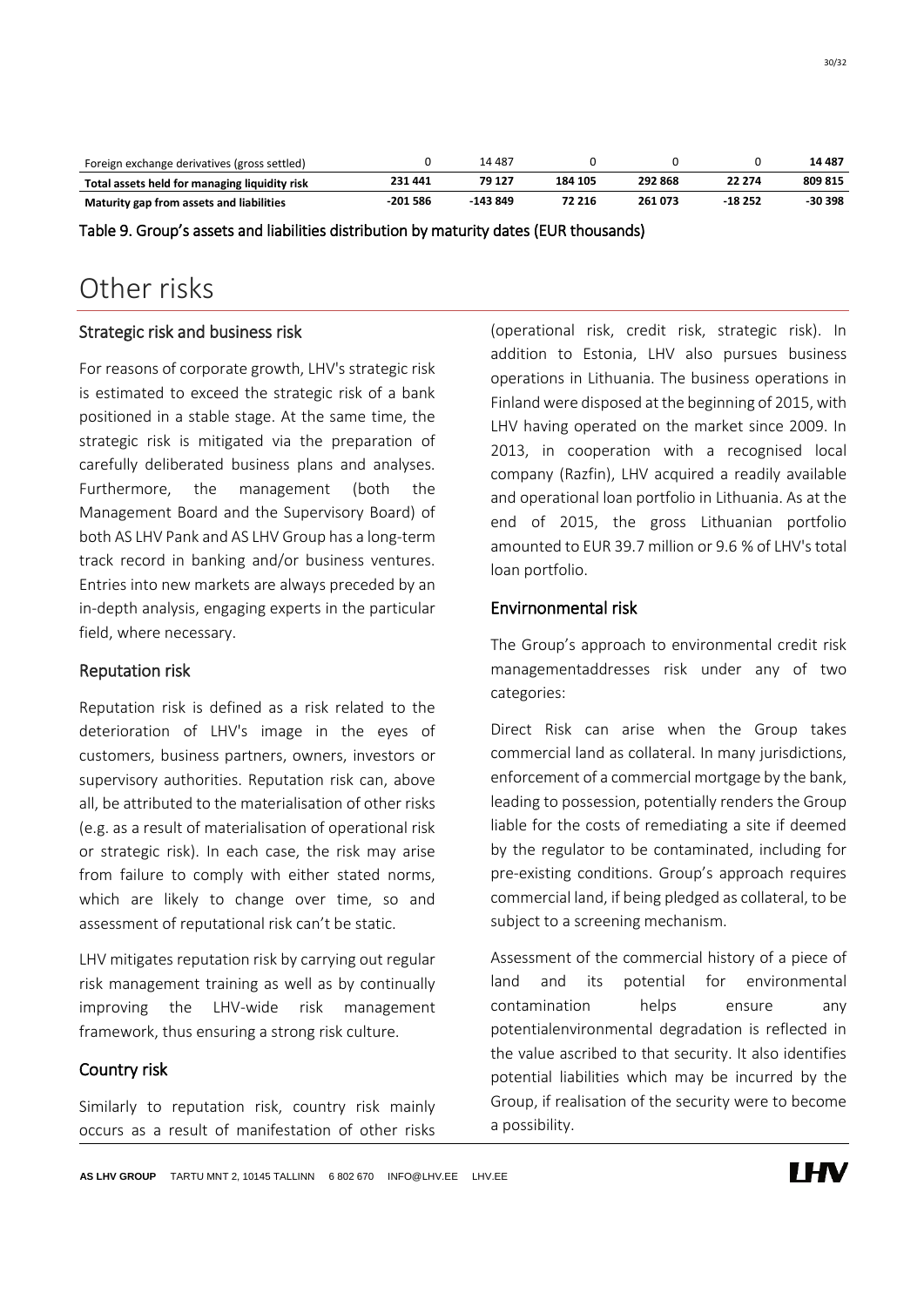Indirect Risk can arise when environmental issues may impact the creditworthiness of the borrower. For instance, incremental costs maybe incurred in upgrading a business' operations to meet emerging environmental regulations or tightening standards. In other circumstances, failure to meet those standards may lead to fines.

Environmental impacts on businesses may also include shifts in the market demand for goods or services generated by our customers, or changing supply chain pressures. Environmental considerations affecting our clients can be varied.

Group follows all environmental regulations and decisions very closesly and analyses their effects on the business.